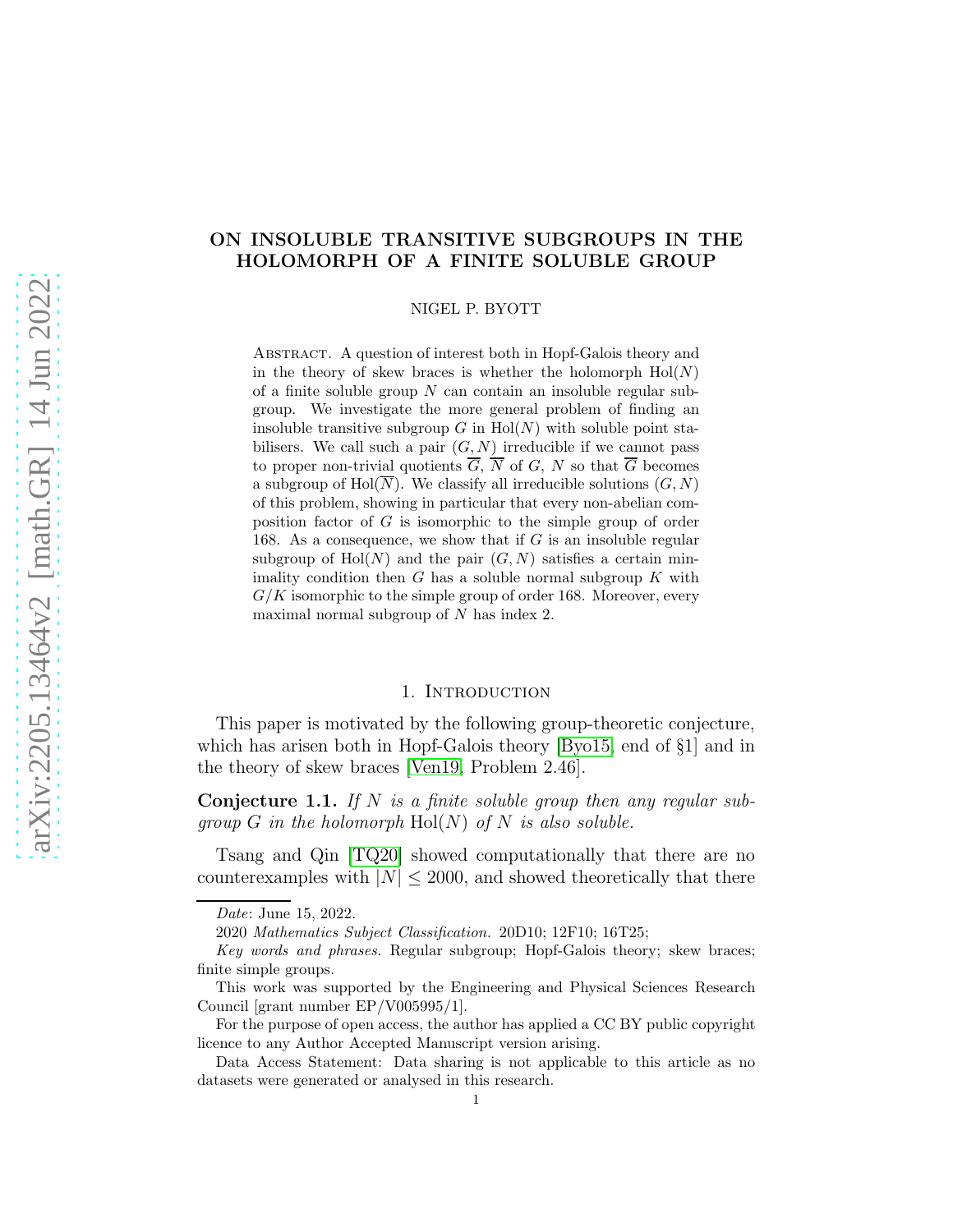are no counterexamples with |N| cube-free or of the form  $2^r|S|$  for certain non-abelian simple groups S. Gorshkov and Nasybullov [\[GN21\]](#page-29-3) proved that, in a counterexample of minimal order, the insoluble subgroup G cannot be a simple group. (This can also be deduced from [\[Byo04\]](#page-29-4).) Nasybullov [\[Nas19\]](#page-29-5) has also shown that the analogue of Con-jecture [1.1](#page-0-0) for infinite groups is false. Reversing the roles of  $G$  and  $N$  in Conjecture [1.1,](#page-0-0) the holomorph of a finite insoluble group may contain a soluble regular subgroup [\[Byo15\]](#page-29-0).

In this paper, we provide further evidence in support of Conjecture [1.1.](#page-0-0) We show in Theorem [3.2](#page-5-0) that if the pair of groups  $(G, N)$  is a minimal counterexample to Conjecture [1.1](#page-0-0) then G has a very special form: it contains a soluble normal subgroup K with  $G/K$  isomorphic to the non-abelian simple group  $PSL_2(7) \cong GL_3(2)$  of order 168. Thus  $PSL<sub>2</sub>(7)$  is the unique non-abelian composition factor of G, and it occurs with multiplicity 1. In fact we prove a more general statement: if  $(G, N)$  is a weakly minimal counterexample to Conjecture [1.1](#page-0-0) then  $PSL_2(7)$  is again the only non-abelian composition factor of G, but it may occur with arbitary multiplicity. (The relevant notions of "minimal" and "weakly minimal" are explained in Definition [3.1.](#page-5-1))

Since transitive subgroups of  $Hol(N)$  exhibit better behaviour under quotients than regular subgroups (see Proposition [2.6](#page-4-0) below), we approach Conjecture [1.1](#page-0-0) by relaxing the requirement for regularity. We therefore ask:

<span id="page-1-0"></span>**Question 1.2.** What are the pairs  $(G, N)$  of finite groups such that N is soluble, G is an insoluble transitive subgroup of  $Hol(N)$ , and the stabiliser in G of any element of N is also soluble?

It is perhaps surprising that such pairs  $(G, N)$  do exist. In the smallest example,  $N$  is the elementary abelian group of order 8 and  $G$  is the simple group of order 168. We will define a notion of irreducibility for a solution  $(G, N)$  of Question [1.2,](#page-1-0) and then classify all irreducible solutions. More precisely, in Theorem [3.6](#page-6-0) we describe a family of irreducible solutions, and in Theorem [3.7](#page-6-1) we show that there are no others. Theorem [3.2](#page-5-0) is then a consequence of Theorem [3.7.](#page-6-1)

For the reader's convenience, we now briefly review the topics of Hopf-Galois theory and skew braces which form the background to this work.

We first discuss Hopf-Galois theory. A more detailed exposition can be found in [\[Chi00,](#page-29-6) Chapter 2]. If  $L/K$  is a finite Galois extension of fields with Galois group  $G$  then there may be many  $K$ -Hopf algebras H which act on  $L$  to make  $L$  into an H-Galois extension. Greither and Pareigis [\[GP87\]](#page-29-7) showed that these Hopf-Galois structures correspond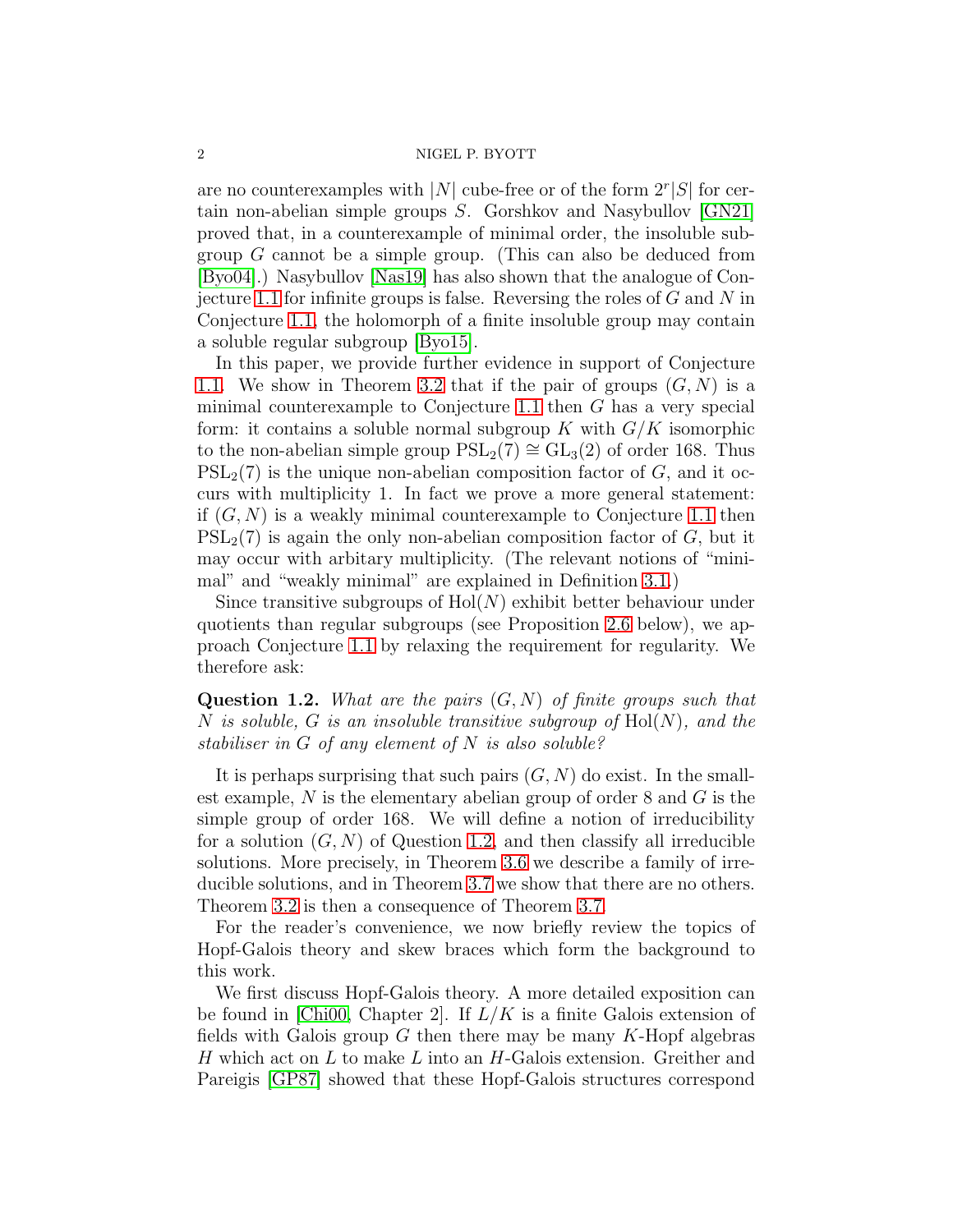to subgroups  $N$  in the symmetric group on  $G$  which act regularly on  $G$ and are normalised by left translations. The Hopf-Galois structures can therefore be classified according to the isomorphism type of  $N$ , which is called the type of the Hopf-Galois structure. The extension  $L/K$ admits a Hopf-Galois structure of type N if and only if  $Hol(N)$  contains a regular subgroup isomorphic to G. Thus Conjecture [1.1](#page-0-0) is equivalent to the assertion that a finite Galois extension with insoluble Galois group cannot admit a Hopf-Galois structure of soluble type. More generally, a solution  $(G, N)$  to Question [1.2](#page-1-0) corresponds to a Hopf-Galois structure of soluble type  $N$  on a separable (but not necessarily normal) field extension  $L/K$ , with normal closure  $E/K$ , for which  $G =$  $Gal(E/K)$  is insoluble but  $Gal(E/L)$  is soluble.

We now turn to skew braces. Braces were introduced by Rump [\[Rum07\]](#page-29-8) in order to study non-degenerate involutive set-theoretical solutions of the Yang-Baxter equation. Guarnieri and Vendramin [\[GV17\]](#page-29-9) defined the more general concept of skew braces to study solutions of the Yang-Baxter equation which are not necessarily involutive. A skew brace  $(B, +, \circ)$  consists of a set B and two operations, each making B into a group, and satisfying a certain compatibility condition by virtue of which the multiplicative group  $(B, \circ)$  has an action on the additive group  $(B, +)$ . A skew brace is a brace if  $(B, +)$  is abelian, and in this case  $(B, \circ)$  must be soluble. In any skew brace,  $(B, \circ)$  can be viewed as a regular subgroup of  $(B, +)$ , and conversely a regular subgroup G in the holomorph of a group  $(B, +)$  gives rise to a skew brace  $(B, +, \circ)$ with  $(B, \circ) \cong G$ . Thus Conjecture [1.1](#page-0-0) is equivalent to the assertion that any finite skew brace with soluble additive group must also have soluble multiplicative group.

We end this introduction with an outline of the contents of the paper. In §[2,](#page-3-0) we describe how our problem behaves under passing to subgroups and quotient groups of  $N$ . In §[3](#page-5-2) we formulate our main results Theorems [3.2,](#page-5-0) [3.6](#page-6-0) and [3.7,](#page-6-1) and we deduce Theorem [3.2](#page-5-0) from Theorem [3.7.](#page-6-1) In §[4,](#page-7-0) we construct some irreducible solutions to Question [1.2,](#page-1-0) thereby proving Theorem [3.6.](#page-6-0) The remainder of the paper is devoted to the proof of Theorem [3.7.](#page-6-1) In any irreducible solution of Question [1.2,](#page-1-0)  $N$  is an elementary abelian group. Thus  $N$  may be identified with a vector space  $V = \mathbb{F}_p^n$  for some prime p and some  $n \geq 1$ , and  $\text{Hol}(N)$  then becomes the affine group  $\text{Aff}(V)$  of V. In §[5](#page-12-0) we give some general results on affine groups of finite vector spaces. We then deduce some information about the structure of the group  $G$  in §[6,](#page-14-0) in particular showing that each composition factor of G contains a soluble subgroup of p-power index. In §[7](#page-17-0) we decompose  $V$  as a module over the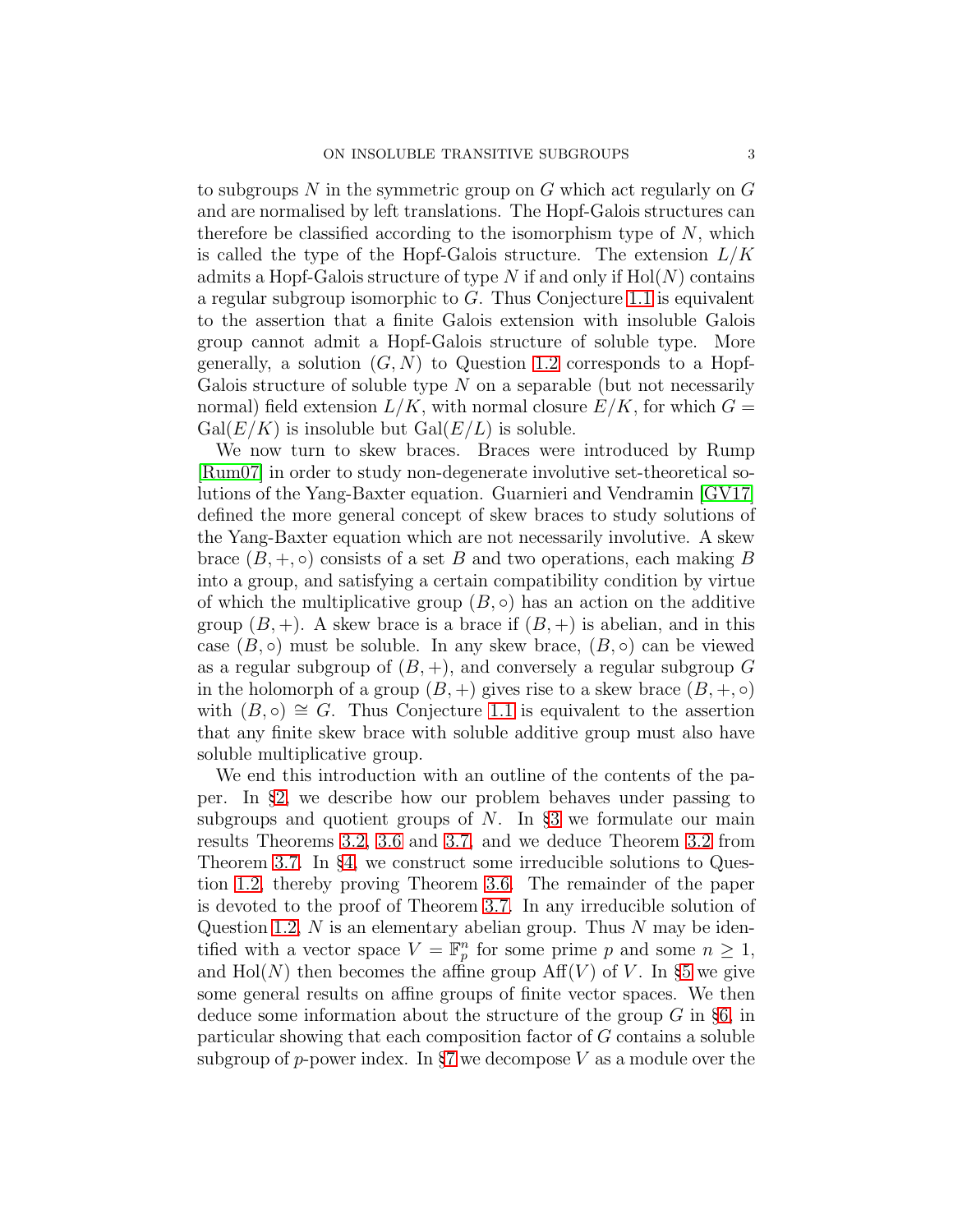socle of G. This leads to an inequality [\(7.5\)](#page-19-0) relating the orders of the non-abelian composition factors of  $G$  and their automorphism groups to various numerical parameters describing the structure of  $G$  and  $N$ . Our conclusions up to this point are collected together in Theorem [7.5.](#page-20-0) To proceed further, we apply the Classification of Finite Simple Groups. This is done in §[8](#page-21-0) via Guralnick's determination [\[Gur83\]](#page-29-10) of the non-abelian simple groups with a subgroup of prime-power index. We obtain in Corollary [8.2](#page-21-1) a list of the possible non-abelian composition factors of G and the corresponding primes  $p$ . Combining this with [\(7.5\)](#page-19-0), we prove Theorem [8.3,](#page-22-0) which eliminates all potential non-abelian composition factors except the simple group of order 168. Theorem [8.3](#page-22-0) also shows that p must be 2. Finally, we show in §[9](#page-24-0) that the pair  $(G, N)$ can only be one of those described in Theorem [3.6.](#page-6-0)

## <span id="page-3-2"></span>2. G-admissible and G-invariant subgroups

<span id="page-3-0"></span>The holomorph of a group  $N$  is by definition the semidirect product  $\text{Hol}(N) = N \rtimes \text{Aut}(N)$ . We write its elements as  $(\alpha, \theta)$  with  $\alpha \in N$ and  $\theta \in \text{Aut}(N)$ , so the group operation on  $\text{Hol}(N)$  is given by

(2.1) 
$$
(\alpha, \theta)(\beta, \phi) = (\alpha \theta(\beta), \theta \phi),
$$

and  $Hol(N)$  acts as permutations of N by

(2.2) 
$$
(\alpha, \theta) \cdot \eta = \alpha \theta(\eta).
$$

We say that a subgroup G of  $Hol(N)$  is transitive (respectively, regular) if, for all  $\eta, \mu \in N$ , there is a  $g \in G$  (respectively, a unique  $g \in G$ ) with  $q \cdot \eta = \mu$ .

Now let  $N$  be an arbitrary finite group, and let  $G$  be a transitive subgroup of  $Hol(N)$ . We describe conditions under which G gives rise to a transitive subgroup of the holomorph of a subgroup or quotient group of N. We frequently write  $g \in G$  as  $(\alpha_q, \theta_q)$  with  $\alpha_q \in N$  and  $\theta_q \in \text{Aut}(N)$ . Then  $\alpha_q = g \cdot e$ , where e is the identity element of N.

**Definition 2.1.** Let  $M$  be a subgroup of  $N$ .

(i)  $M$  is  $G$ -admissible if the subset

$$
M_* = \{ g \in G : \alpha_g \in M \}
$$

of  $G$  is a subgroup of  $G$ .

(ii) M is G-invariant if  $\theta_o(m) \in M$  for all  $g \in G$  and  $m \in M$ .

<span id="page-3-1"></span>**Proposition 2.2.** For a subgroup  $M$  of  $N$ , the following are equivalent:

- (i)  $M$  is  $G$ -admissible;
- (ii)  $q \cdot m \in M$  for all  $q \in M_*$  and all  $m \in M$ ;
- (iii)  $\theta_g(m) \in M$  for all  $g \in M_*$  and all  $m \in M$ .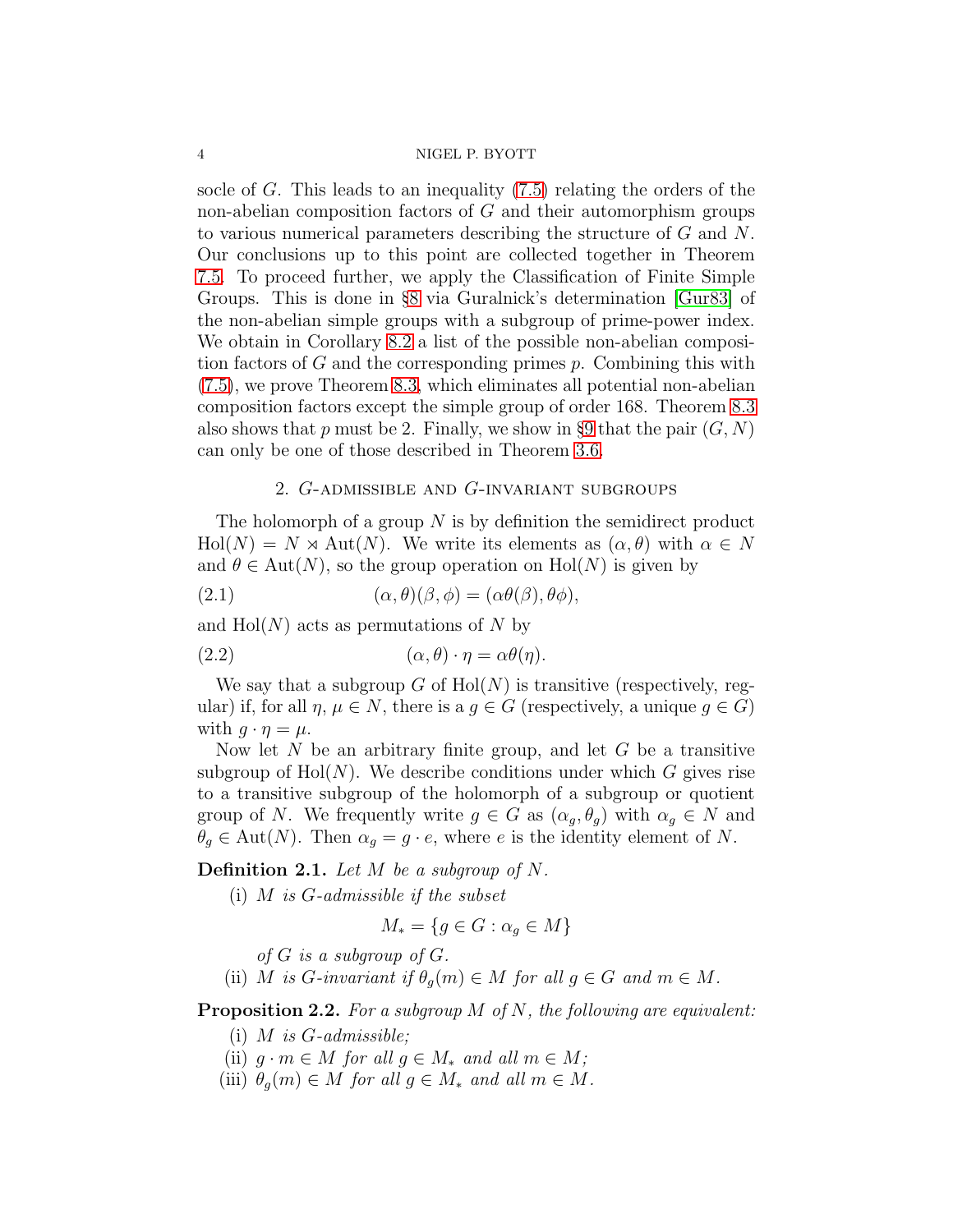*Proof.* If  $g \in M_*$  and  $m \in M$  then  $g \cdot m = \alpha_q \theta_q(m)$  with  $\alpha_q \in M$ , so (ii) and (iii) are equivalent. Assume that these conditions hold. Then, for  $g, h \in M_*$  we have  $(gh) \cdot e = g \cdot (h \cdot e) = g \cdot \alpha_h \in M$  since  $\alpha_h \in M$ . Thus  $M_*$  is closed under multiplication. Since  $M_*$  is finite and contains the identity element  $(e, id)$  of  $Hol(N)$ , it follows that  $M_*$  is a subgroup of G. Hence (i) holds.

Conversely, assume (i) and let  $g \in M_*$  and  $m \in M$ . As G is transitive, there is some  $h \in G$  with  $h \cdot e = m$ . Then  $h \in M_*$ and  $\alpha_h = m$ . Since M is G-admissible, we have  $gh \in M_*$  and so  $q \cdot m = q \cdot (h \cdot e) = (qh) \cdot e \in M$  since  $qh \in M_*$ . Thus (ii) holds.  $\square$ 

<span id="page-4-2"></span>Remark 2.3. It follows from Proposition [2.2](#page-3-1) that if M is G-invariant then  $M$  is  $G$ -admissible. In the other direction, if  $M$  is  $G$ -admissible and  $H = M_*$  then M is H-invariant (but not necessarily G-invariant).

<span id="page-4-1"></span>**Lemma 2.4.** Let M be a G-admissible subgroup of N, and let  $H = M_*$ . Then the action of  $G$  on  $N$  restricts to an action of  $H$  on  $M$ . In particular, if G is a regular subgroup of  $Hol(N)$  then H is a regular subgroup of  $Hol(M)$ . Conversely, suppose that G is a regular subgroup of  $Hol(N)$  and H is a subgroup of G acting regularly on some subgroup M of N. Then M is G-admissible and  $H = M_*$ .

*Proof.* For the first statement, if  $h = (\alpha_h, \theta_h) \in H$  then  $\alpha_h \in M$ , and  $\theta_h$  restricts to an automorphism of M by Proposition [2.2.](#page-3-1) Thus for  $m \in M$  we have  $h \cdot m = \alpha_h \theta_h(m) \in M$ . We may therefore view h as an element of  $Hol(M)$ . Since G is transitive on N, it is clear that H is transitive on  $M$ . If G is regular on  $N$  then the stabiliser of  $e$  in  $H$  is trivial, so  $H$  is regular on  $M$ .

For the converse, if H acts regularly on M then we must have  $H =$  ${g \in G : g \cdot e \in M} = M_*$ . Hence  $M_*$  is a group and M is Gadmissible.  $\square$ 

Remark 2.5. In the language of braces, Lemma [2.4](#page-4-1) says that M is a sub-skew brace of N if and only if M is a G-admissible subgroup of N.

We next consider quotients of N.

<span id="page-4-0"></span>**Proposition 2.6.** Let G be a transitive subgroup of  $Hol(N)$ , and let M be a normal subgroup of N. Then the action of  $G$  on  $N$  induces an action of G on  $N/M$  if and only if M is a G-invariant subgroup of N. In this case, M is G-admissible. Moreover, there is a normal subgroup K of G such that  $G/K$  embeds as a transitive subgroup of  $Hol(N/M)$ .

*Proof.* The action of G on N induces a well-defined action on  $N/M$  if and only if  $g \cdot (nm) \in (g \cdot n)M$  for all  $g \in G$ ,  $n \in N$  and  $m \in M$ . This is equivalent to  $\alpha_q \theta_q(n) \theta_q(m) \in \alpha_q \theta_q(n) M$  for all g, n, m, and thus to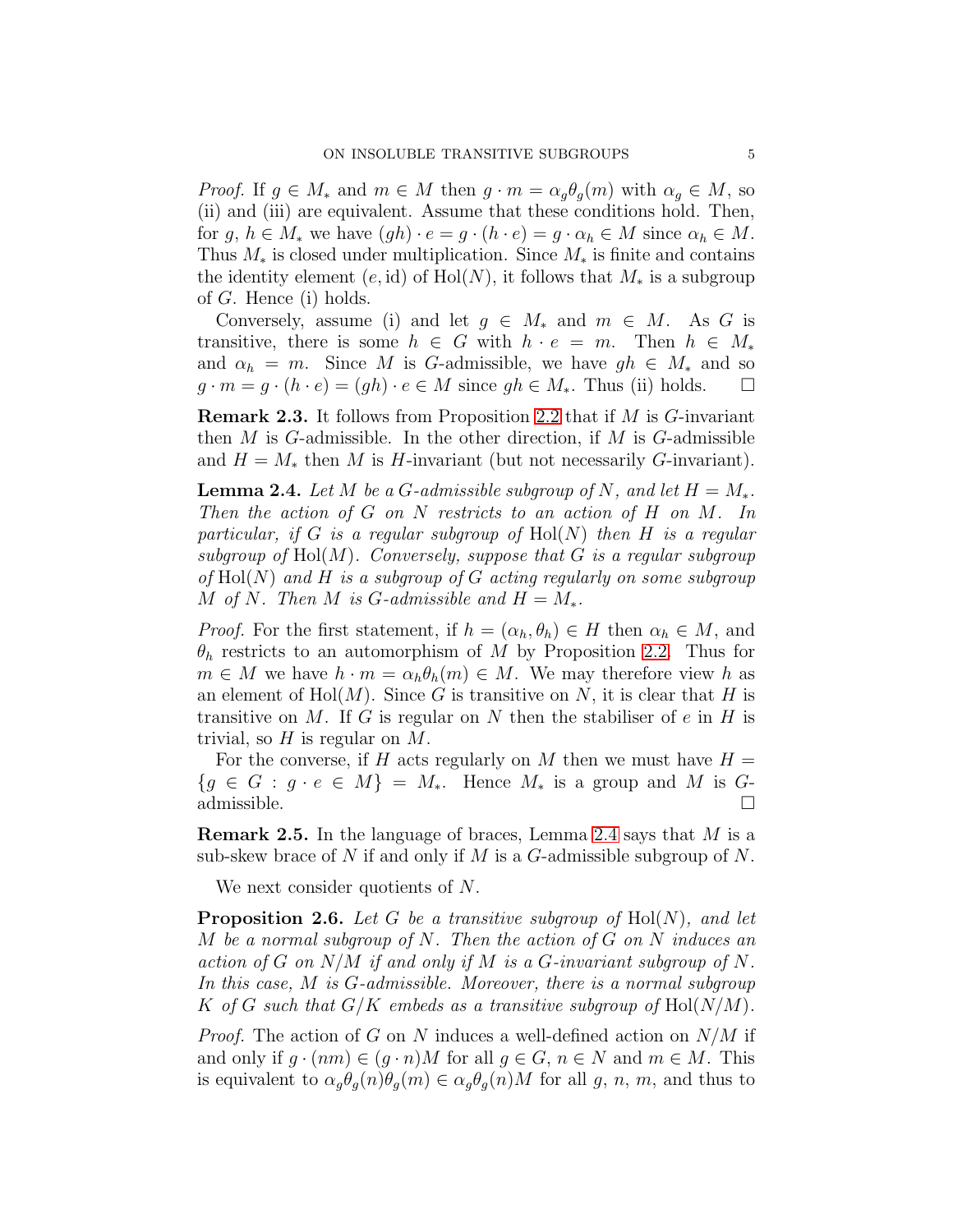the G-invariance of M. If M is a G-invariant normal subgroup, then M is G-admissible by Remark [2.3,](#page-4-2) and the stabiliser of the trivial coset eM is just

$$
H = \{ g \in G : g \cdot m \in M \text{ for all } m \in M \} = M_*.
$$

Now let K be the core of H in  $G$ :

$$
K = \operatorname{core}_G(H) = \bigcap_{g \in G} gHg^{-1}.
$$

<span id="page-5-2"></span>Then  $K \triangleleft G$ , and  $G/K$  embeds as a subgroup of  $Hol(N/M)$ . Moreover  $G/K$  is transitive on  $N/M$  since G is transitive on N.

## 3. Statement of the main results

In this section, we use the ideas developed above to formulate our main results on Conjecture [1.1](#page-0-0) and Question [1.2.](#page-1-0)

<span id="page-5-1"></span>**Definition 3.1.** We call a pair of groups  $(G, N)$  a counterexample to Conjecture [1.1](#page-0-0) if  $N$  is a finite soluble group and  $G$  is an insoluble regular subgroup of  $Hol(N)$ . The pair  $(G, N)$  is a minimal (respectively, weakly minimal) counterexample to Conjecture [1.1](#page-0-0) if, in addition, for every proper G-admissible subgroup (respectively, every proper normal G-invariant subgroup) M of N, the subgroup  $M_*$  of G is soluble.

By Remark [2.3,](#page-4-2) every minimal counterexample is weakly minimal. Our main result on Conjecture [1.1](#page-0-0) is the following.

## <span id="page-5-0"></span>Theorem 3.2.

- (i) Let  $(G, N)$  be a minimal counterexample to Conjecture [1.1.](#page-0-0) Then every maximal normal subgroup of  $N$  has index 2, and G has a soluble normal subgroup K such that  $G/K \cong GL_3(2)$ , the simple group of order 168.
- (ii) More generally, if  $(G, N)$  is weakly minimal counterexample to Conjecture [1.1](#page-0-0) then every maximal normal subgroup of  $N$  has index 2, and G has a soluble normal subgroup K such that, for some  $r \geq 1$  and some transitive soluble subgroup H of the symmetric group  $S_r$ , we have

 $G/K \cong GL_3(2) \wr H = GL_3(2)^r \rtimes H$ ,

the wreath product of  $GL_3(2)$  by H.

Theorem [3.2](#page-5-0) will be deduced from Theorem [3.7](#page-6-1) below at the end of this section.

**Corollary 3.3.** If  $(G, N)$  is any counterexample to Conjecture [1.1](#page-0-0) then the simple group of order 168 occurs as a subquotient of G.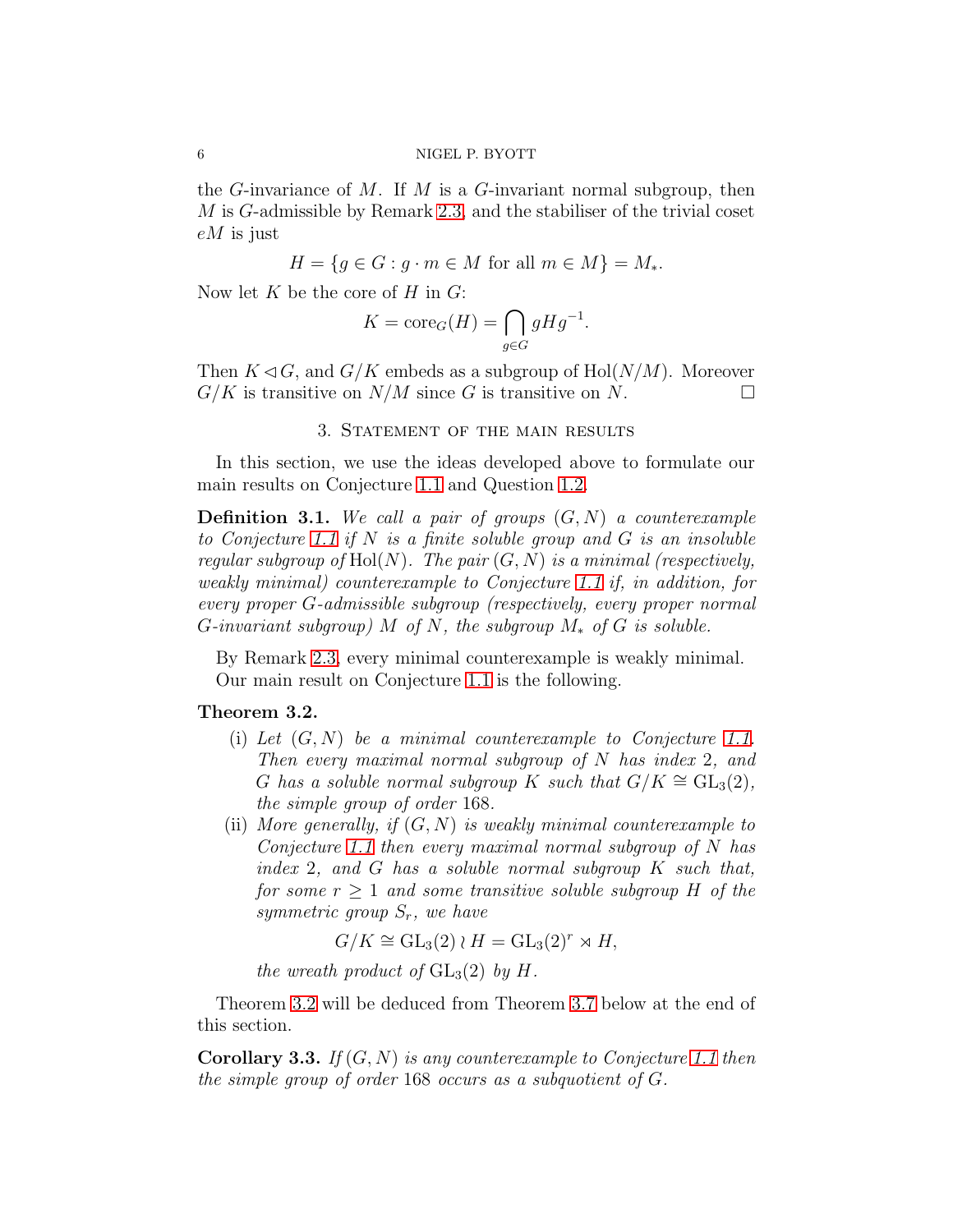*Proof.* If  $(G, N)$  is not a minimal counterexample, we may replace it by a pair  $(H, M)$  where M is a proper G-admissible subgroup of N and  $H = M_*$  is insoluble. Repeating this construction, we eventually reach a minimal counterexample  $(G_1, N_1)$  in which  $G_1$  is a subgroup of  $G$ . By Theorem [3.2,](#page-5-0)  $GL_3(2)$  occurs as the unique non-abelian composition factor of  $G_1$ , and therefore as a subquotient of  $G$ .

<span id="page-6-3"></span>**Definition 3.4.** For a pair of finite groups  $(G, N)$  with  $G \leq Hol(N)$ , we will say that  $(G, N)$  is irreducible if N has no non-trivial proper G-invariant normal subgroup.

<span id="page-6-2"></span>**Lemma 3.5.** Let  $(G, N)$  be irreducible, with G acting transitively on N. Then N is an elementary abelian p-group for some prime p.

*Proof.* Since N has no proper G-invariant normal subgroup, it has no proper characteristic subgroup. Thus  $N$  is characteristically simple, so N is the direct product of isomorphic simple groups by [\[Rob96,](#page-29-11) 3.3.15]. Since N is soluble, the conclusion follows.  $\Box$ 

Perhaps surprisingly, irreducible solutions of Question [1.2](#page-1-0) do exist.

<span id="page-6-0"></span>**Theorem 3.6.** Let  $r \geq 1$ , and let H be a transitive soluble subgroup of the symmetric group  $S_r$  of degree r. Let N be an elementary abelian group of order  $2^{3r}$ . Then Hol(N) contains a subgroup G such that  $(G, N)$  is an irreducible solution of Question [1.2](#page-1-0) and  $G \cong GL_3(2) \wr H$ . Moreover, if  $r \geq 2$  then N has a proper G-admissible subgroup Q of order 8 such that the subgroup  $Q_*$  of G is insoluble.

An explicit construction for the group  $G$  in Theorem [3.6](#page-6-0) will be given in §[4.](#page-7-0)

The central result of this paper is that Theorem [3.6](#page-6-0) gives all the irreducible solutions.

<span id="page-6-1"></span>**Theorem 3.7.** If  $(G, N)$  is any irreducible solution to Question [1.2](#page-1-0) then  $(G, N)$  is as described in Theorem [3.6.](#page-6-0) In particular, N is an elementary abelian 2-group, and any non-abelian composition factor of G has order 168. Moreover, given r and H as in Theorem [3.6,](#page-6-0) the corresponding subgroup  $G$  of  $Hol(N)$  is unique up to conjugation by  $Aut(N).$ 

Proof of Theorem [3.2](#page-5-0) assuming Theorem [3.7.](#page-6-1) We first prove Theorem [3.2\(](#page-5-0)ii). Let  $(G, N)$  be a weakly minimal counterexample to Conjecture [1.1.](#page-0-0) Let  $p$  be a prime such that N has a maximal normal subgroup of index  $p$ , and let  $L$  be the intersection of all such subgroups. Then L is a proper characteristic subgroup of N, and  $N/L$  is an elementary abelian p-group. In particular,  $L$  is a  $G$ -invariant normal subgroup of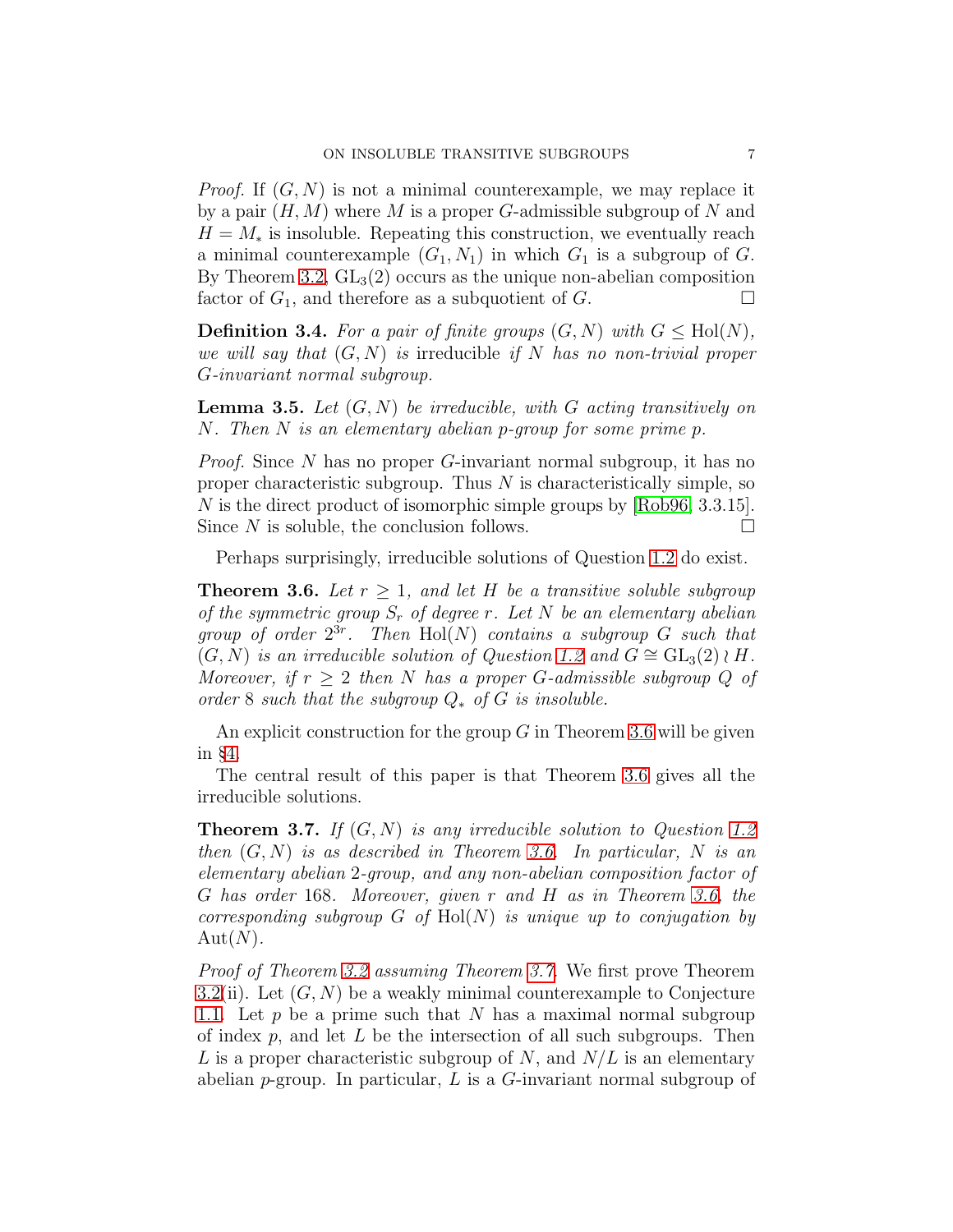N. Let M be a maximal (proper) G-invariant normal subgroup of  $N$ containing L, and let  $\overline{N} = N/M$ . By Proposition [2.6](#page-4-0) there is a normal subgroup K of G so that  $\overline{G} = G/K$  is a transitive normal subgroup of Hol( $\overline{N}$ ). The stabiliser in  $\overline{G}$  of the identity in  $\overline{N}$  is  $M_*/K$  where  $M_*$  is soluble because  $(G, N)$  is weakly minimal. Hence K is soluble. Since G is insoluble, it follows that  $\overline{G}$  is insoluble. Thus  $(\overline{G}, \overline{N})$  is a solution to Question [1.2,](#page-1-0) and it is irreducible by the maximality of M. By Theorem [3.7,](#page-6-1)  $(G, N)$  is then as described in Theorem [3.6.](#page-6-0) In particular,  $|\overline{N}| = 2^{3r}$  for some  $r \ge 1$ , so  $p = 2$ .

We now prove Theorem [3.2\(](#page-5-0)i). If  $r \geq 2$  then, by the last sentence of Theorem [3.6,](#page-6-0)  $\overline{N}$  has a proper  $\overline{G}$ -admissible subgroup  $Q/M$  of order 8 with  $(Q/M)_*$  insoluble. Thus N has a proper G-admissible subgroup Q with  $Q_*$  insoluble, and  $(G, N)$  is not minimal. Hence for any minimal counterexample  $(G, N)$  to Conjecture [1.1](#page-0-0) we have  $r = 1$ , so that  $H =$  $\{1\}$  and  $G/K \cong T$ .

## 4. Some solutions to Question [1.2](#page-1-0)

<span id="page-7-0"></span>Our main goal in this section is to prove Theorem [3.6.](#page-6-0) First we give an alternative description of  $Hol(N)$  when N is an elementary abelian group, say of order  $p^n$  for some prime p and some  $n \geq 1$ . By Lemma [3.5,](#page-6-2) this situation arises for any irreducible solution  $(G, N)$  to Question [1.2.](#page-1-0) We identify N with the vector space  $V = \mathbb{F}_p^n$  of column vectors over the field  $\mathbb{F}_p$  of p elements. We write V additively and denote its identity element e by  $0_V$ . The group  $Aut(N)$  is then identified with the group  $GL_n(p)$  of invertible  $n \times n$  matrices over  $\mathbb{F}_p$ , and  $Hol(N) = N \rtimes Aut(N)$ is identified with the affine group  $\text{Aff}(V) = V \rtimes \text{GL}_n(p)$  of V.

For any subgroup G of Aff(V), the natural homomorphism  $G \rightarrow$  $Aut(V) = GL_n(p)$  then makes V into an  $\mathbb{F}_p[G]$ -module. We shall refer to the corresponding action of G as the linear action, and the original action of G as a subgroup of  $\text{Aff}(V)$  as the *affine action*. Thus, in a solution to Question [1.2,](#page-1-0)  $G$  is transitive on  $V$  in the affine action by hypothesis, but is not transitive in the linear action since  $\{0_V\}$  is an orbit of cardinality 1.

Changing terminology, we will refer to subspaces  $W$  of  $V$  rather than to subgroups  $M$  of  $N$ . Then  $M$  is a  $G$ -invariant subgroup if and only if the corresponding subspace W is an  $\mathbb{F}_p[G]$ -submodule of V in the linear action. Moreover,  $(G, V)$  is irreducible in the sense of Definition [3.4](#page-6-3) if and only if V is an irreducible  $\mathbb{F}_p[G]$ -module.

We next describe a convenient notational device for working with Aff(V). An element of Aff(V) has the form  $(v, A)$  for  $v \in V$  and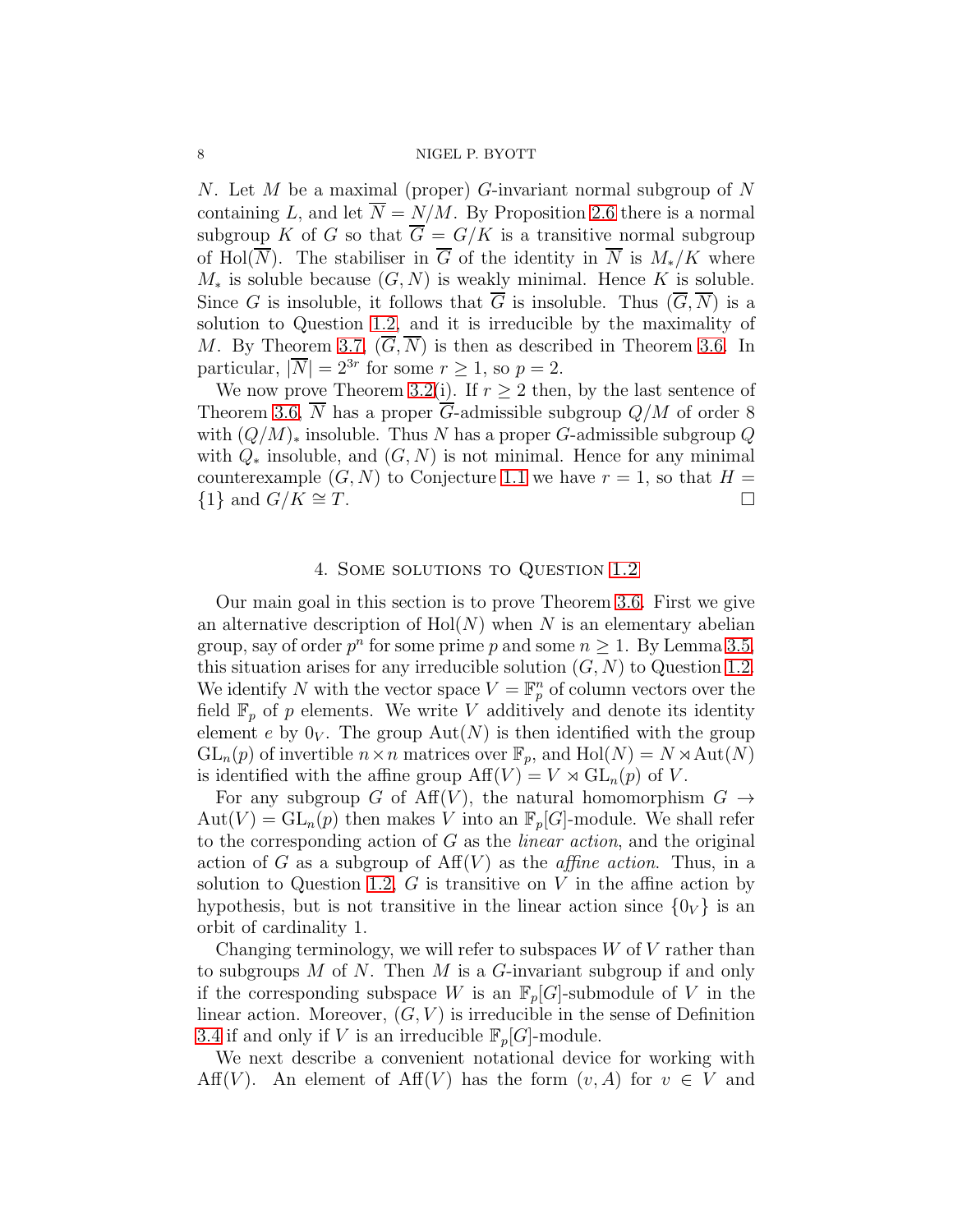$A \in GL_n(p)$ . We write this element as a block matrix of size  $n + 1$ :

$$
\left(\begin{array}{c|c} A & v \\ \hline 0 & 1 \end{array}\right),
$$

where the bottom left entry is a row vector. Then matrix multiplication coincides with the multiplication

<span id="page-8-3"></span>
$$
(v, A)(w, B) = (v + Aw, AB)
$$

in Hol $(V)$  as specified in  $(2.1)$ .

We now turn to the proof of Theorem [3.6.](#page-6-0) Let  $T = GL_3(2)$ , the non-abelian simple group of order 168. We begin by constructing a pair  $(G, V)$  as in Question [1.2](#page-1-0) with  $G \cong T$  and  $\widetilde{V} = \mathbb{F}_2^3$ . Thus we seek a transitive embedding of  $T = Aut(V)$  into  $Aff(V)$ , say taking each  $M \in T$  to

(4.1) 
$$
\widehat{M} = \left(\begin{array}{c|c} M & \psi(M) \\ \hline 0 & 1 \end{array}\right).
$$

for some function  $\psi : T \to \mathbb{F}_2^3$ . We require  $\psi$  to be surjective, so the stabiliser  $G'$  of  $0_V$  will be the image of a subgroup  $T'$  of  $T$  of index 8. The image of any Sylow 2-subgroup  $P$  of  $T$  will therefore be a complement to  $G'$  in  $G$ , and so will act regularly on  $V$ . Now  $T$ contains 8 subgroups of index 8, namely the normalisers of the 8 Sylow 7-subgroups. We arbitrarily choose  $T'$  to be generated by the matrices

(4.2) 
$$
A = \begin{pmatrix} 0 & 0 & 1 \\ 1 & 0 & 1 \\ 0 & 1 & 0 \end{pmatrix}, \qquad B = \begin{pmatrix} 1 & 0 & 0 \\ 0 & 0 & 1 \\ 0 & 1 & 1 \end{pmatrix}
$$

and  $P$  to be generated by the matrices

<span id="page-8-4"></span><span id="page-8-0"></span>
$$
C = \left(\begin{array}{rrr} 1 & 1 & 0 \\ 0 & 1 & 1 \\ 0 & 0 & 1 \end{array}\right), \qquad D = \left(\begin{array}{rrr} 1 & 0 & 0 \\ 0 & 1 & 1 \\ 0 & 0 & 1 \end{array}\right).
$$

Then  $A, B, C, D$  satisfy the relations

(4.3) 
$$
A^7 = B^3 = I, \qquad BA = A^2 B,
$$

<span id="page-8-1"></span>(4.4) 
$$
C^4 = D^2 = I \neq C^2, \qquad DCD^{-1} = C^3,
$$

and also

(4.5)

<span id="page-8-2"></span>
$$
CA = A3C2D, \quad CB = B2C2D, \quad DA = AC3D, \quad DB = B2D.
$$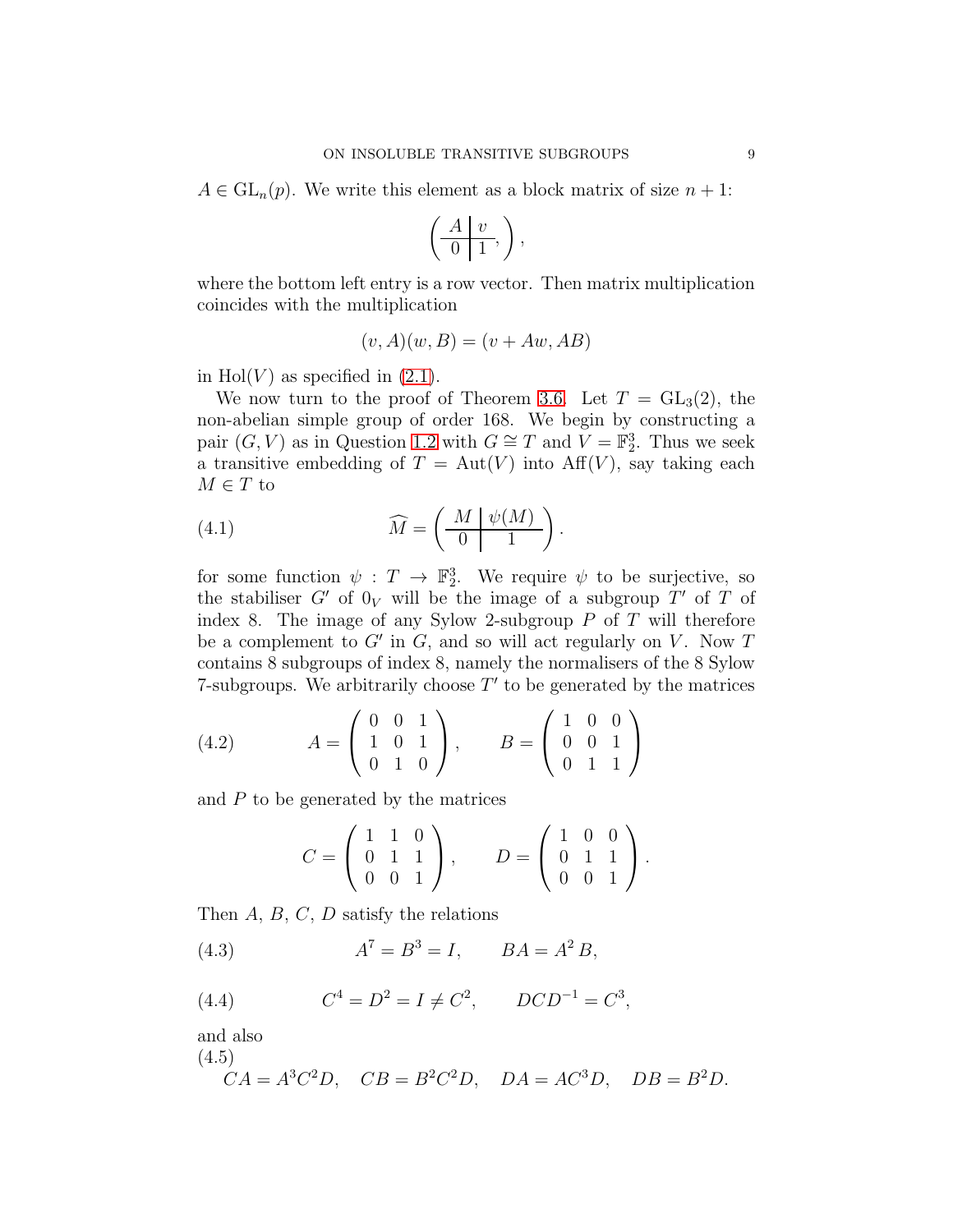The image of T in  $Aff(V)$  is then generated by

(4.6) 
$$
\hat{A} = \begin{pmatrix} 0 & 0 & 1 & 0 \ 1 & 0 & 1 & 0 \ 0 & 1 & 0 & 0 \ \hline 0 & 0 & 0 & 1 \end{pmatrix}, \qquad \hat{B} = \begin{pmatrix} 1 & 0 & 0 & 0 \ 0 & 0 & 1 & 0 \ 0 & 1 & 1 & 0 \ \hline 0 & 0 & 0 & 1 \end{pmatrix}
$$

and

<span id="page-9-0"></span>
$$
\widehat{C} = \begin{pmatrix} 1 & 1 & 0 & c_1 \\ 0 & 1 & 1 & c_2 \\ 0 & 0 & 1 & c_3 \\ \hline 0 & 0 & 0 & 1 \end{pmatrix}, \qquad \widehat{D} = \begin{pmatrix} 1 & 0 & 0 & d_1 \\ 0 & 1 & 1 & d_2 \\ 0 & 0 & 1 & d_3 \\ \hline 0 & 0 & 0 & 1 \end{pmatrix}
$$

for some  $c_1, c_2, c_3, d_1, d_2, d_3 \in \mathbb{F}_2$ . These must be chosen so that the subgroup  $G = \langle \hat{A}, \hat{B}, \hat{C}, \hat{D} \rangle$  of Aff(V) acts transitively on V and has order no larger than 168. Thus [\(4.3\)](#page-8-0), [\(4.4\)](#page-8-1) and [\(4.5\)](#page-8-2) must remain valid when A, B, C, D are replaced by  $\widehat{A}$ ,  $\widehat{B}$ ,  $\widehat{C}$ ,  $\widehat{D}$ . The relation  $\widehat{D}\widehat{B} = \widehat{B}^2\widehat{D}$ gives  $d_2 = d_3 = 0$ . Then  $d_1 = 1$  since  $\widehat{D}$  is not in the stabiliser of  $0_V$ . The relation  $\widehat{D}\widehat{A} = \widehat{A}\widehat{C}^3\widehat{D}$  then gives  $c_1 = 0, c_2 = c_3 = 1$ . Thus we have

$$
\widehat{C} = \begin{pmatrix} 1 & 1 & 0 & 0 \\ 0 & 1 & 1 & 1 \\ 0 & 0 & 1 & 1 \\ \hline 0 & 0 & 0 & 1 \end{pmatrix}, \qquad \widehat{D} = \begin{pmatrix} 1 & 0 & 0 & 1 \\ 0 & 1 & 1 & 0 \\ 0 & 0 & 1 & 0 \\ \hline 0 & 0 & 0 & 1 \end{pmatrix}.
$$

One can verify by direct calculation that these matrices  $\widehat{A}$ ,  $\widehat{B}$ ,  $\widehat{C}$ ,  $\widehat{D}$ do indeed satisfy the analogues of [\(4.3\)](#page-8-0), [\(4.4\)](#page-8-1) and [\(4.5\)](#page-8-2). In particular, the groups  $G' = \langle \widehat{A}, \widehat{B} \rangle$  and  $\widehat{P} = \langle \widehat{C}, \widehat{D} \rangle$  have orders 21 and 8 respectively, and  $G = G'\widehat{P} = \widehat{P}G'$ . Thus  $|G| = 168$  and  $G \cong T$ . Moreover, the stabiliser of  $0_V$  contains the maximal subgroup  $G'$  of  $G$ , but does not contain  $\widehat{C}$ , so G acts transitively on V.

We summarise what we have just shown.

<span id="page-9-1"></span>**Lemma 4.1.** Let  $V = \mathbb{F}_2^3$ . Then  $\text{Aff}(V)$  contains a unique transitive subgroup  $G \cong T$  in which the stabiliser of  $0_V$  is generated by the matrices  $\widehat{A}$ ,  $\widehat{B}$  in [\(4.6\)](#page-9-0). Equivalently, there is a unique surjection  $\psi: T \to \mathbb{F}_2^3$  such that  $(4.1)$  embeds T as a transitive subgroup of Aff(V) and  $\psi(A) = \psi(B) = 0_V$  for the matrices A, B in [\(4.2\)](#page-8-4). In total, there are exactly 8 transitive subgroups of  $\text{Aff}(V)$  isomorphic to T.

Proof. Everything except the last sentence follows from the previous discussion. If  $G_1 \cong T$  is a transitive subgroup of  $\text{Aff}(V)$ , then conjugation by a suitable element of Aut(V) takes the stabiliser of  $0_V$  in  $G_1$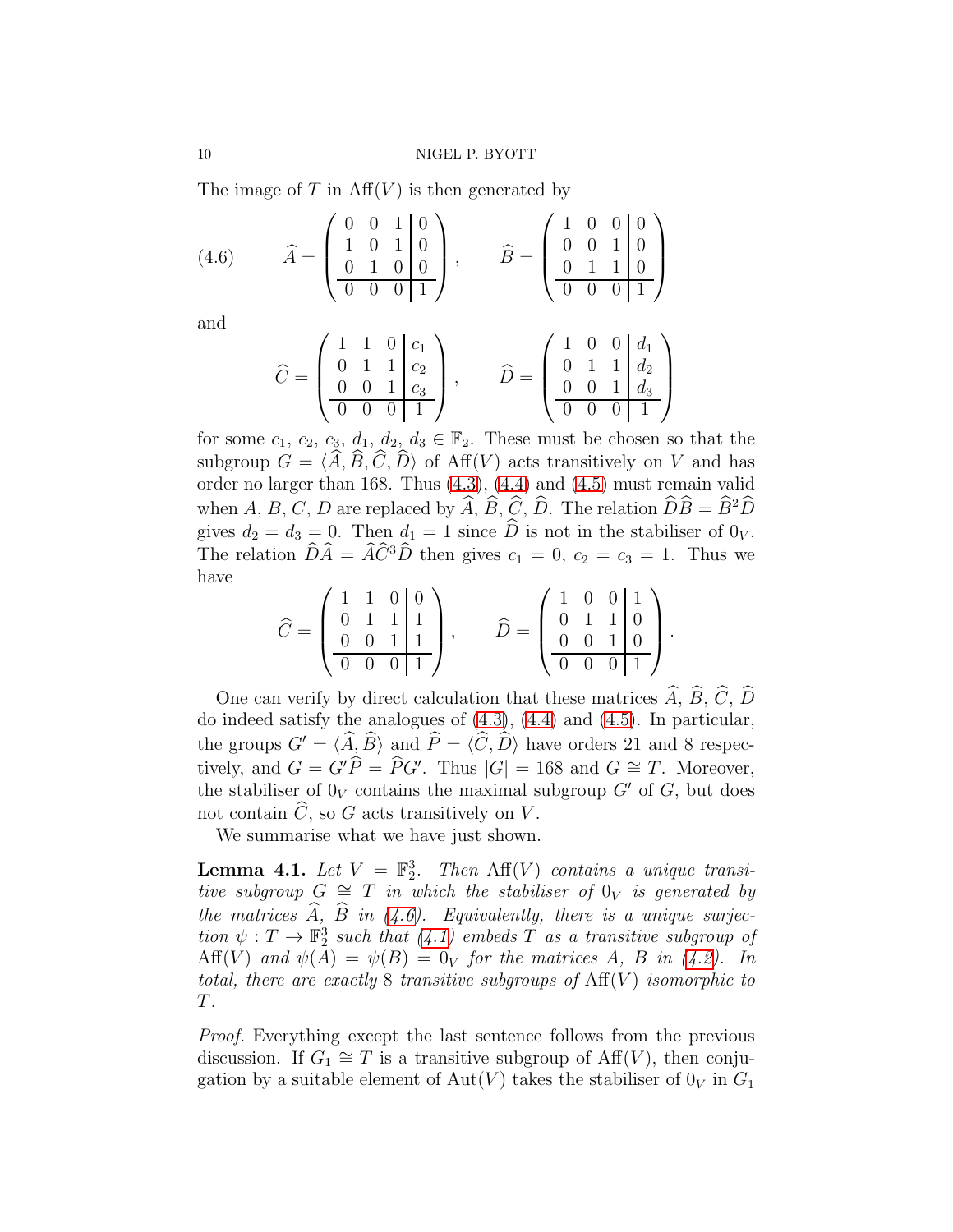to  $G' = \langle \widehat{A}, \widehat{B} \rangle$ , and hence takes  $G_1$  to G. Since G' has 8 conjugates in Aut(V), there are 8 possible groups  $G_1$ . Aut(V), there are 8 possible groups  $G_1$ .

<span id="page-10-0"></span>Remark 4.2. We interpret Lemma [4.1](#page-9-1) in terms of Hopf-Galois structures. If  $E/K$  is a Galois extension with  $Gal(E/K) = G \cong T$ , and  $L = E^{G'}$  where G' is a subgroup of G of index 8, then the existence of a transitive embedding  $T \hookrightarrow Aff(V) = Hol(V)$  shows that  $L/K$  admits at least one Hopf-Galois structure of elementary abelian type  $V$ . Since there are 8 transitive subgroups of  $Aff(V)$  isomorphic to T, [\[Byo96,](#page-28-0) Proposition 1] tells us that the number of these Hopf-Galois structures is  $8|\text{Aut}(G, G')|/|\text{Aut}(V)|$ , where  $\text{Aut}(G, G')$  consists of the automorphisms of G which fix G'. Now  $|\text{Out}(G)| = 2$ , the non-trivial element being represented by the automorphism taking each matrix in  $GL_3(2)$ to the transpose of its inverse. Thus  $|\text{Aut}(G)| = 2|G| = 336$ . The automorphisms of G permute the 8 subgroups of index 8 transitively, so  $|\text{Aut}(G, G')| = |\text{Aut}(G)|/8 = 42$ . Since  $\text{Aut}(V) \cong G$ , we find that  $L/K$  admits 2 Hopf-Galois structures of type V.

Remark 4.3. Crespo and Salguero [\[CS20\]](#page-29-12) have computed all Hopf-Galois structures on separable field extensions of degree up to 11. The case in Remark [4.2](#page-10-0) can be found in their paper, although no comment is made there about the appearance of an insoluble Galois group. In more detail, the degree 8 permutation group  $T = GL_3(2)$  is 8T37 in MAGMA notation, and [\[CS20,](#page-29-12) Table 2] shows that there are 2 Hopf-Galois structures in this case, as calculated in Remark [4.2.](#page-10-0) Altogether, there are 5 insoluble transitive permutation groups of degree 8: 8T37  $\cong$  $GL_3(2) \cong PSL_2(7)$ ,  $8T43 \cong SL_2(7)$ ,  $8T48 \cong Aff(F_2^3)$ ,  $8T49 \cong A_8$  and  $8T50 \cong S_8$ . Of these, only 8T37 and 8T48 occur in [\[CS20\]](#page-29-12). For the group 8T48, the stabiliser of a point is  $PSL<sub>2</sub>(7)$ , which is not soluble.

Lemma [4.1](#page-9-1) proves Theorem [3.6](#page-6-0) when  $r = 1$ . We now prove the general case.

*Proof of Theorem [3.6.](#page-6-0)* Let  $r \geq 1$  and let H be a transitive soluble subgroup of  $S_r$ . We will construct a transitive subgroup  $G \cong T \wr H$ of  $\widehat{Aff}(V)$  where  $V = \mathbb{F}_2^{3r}$ , and we will show that the resulting pair of groups  $(G, V)$  is an irreducible solution to Question [1.2.](#page-1-0) We view elements of  $Aut(V) = GL_{3r}(2)$  as block matrices, where each block is a  $3\times3$  matrix over  $\mathbb{F}_2$ . Thus the elements of  $\text{Aff}(V) < \text{GL}_{3r+1}(2)$  become block matrices in which each row (except the last) consists of  $r$  blocks followed by a vector in  $\mathbb{F}_2^3$ . The final row of course consists of  $3r$  zeros, followed by 1.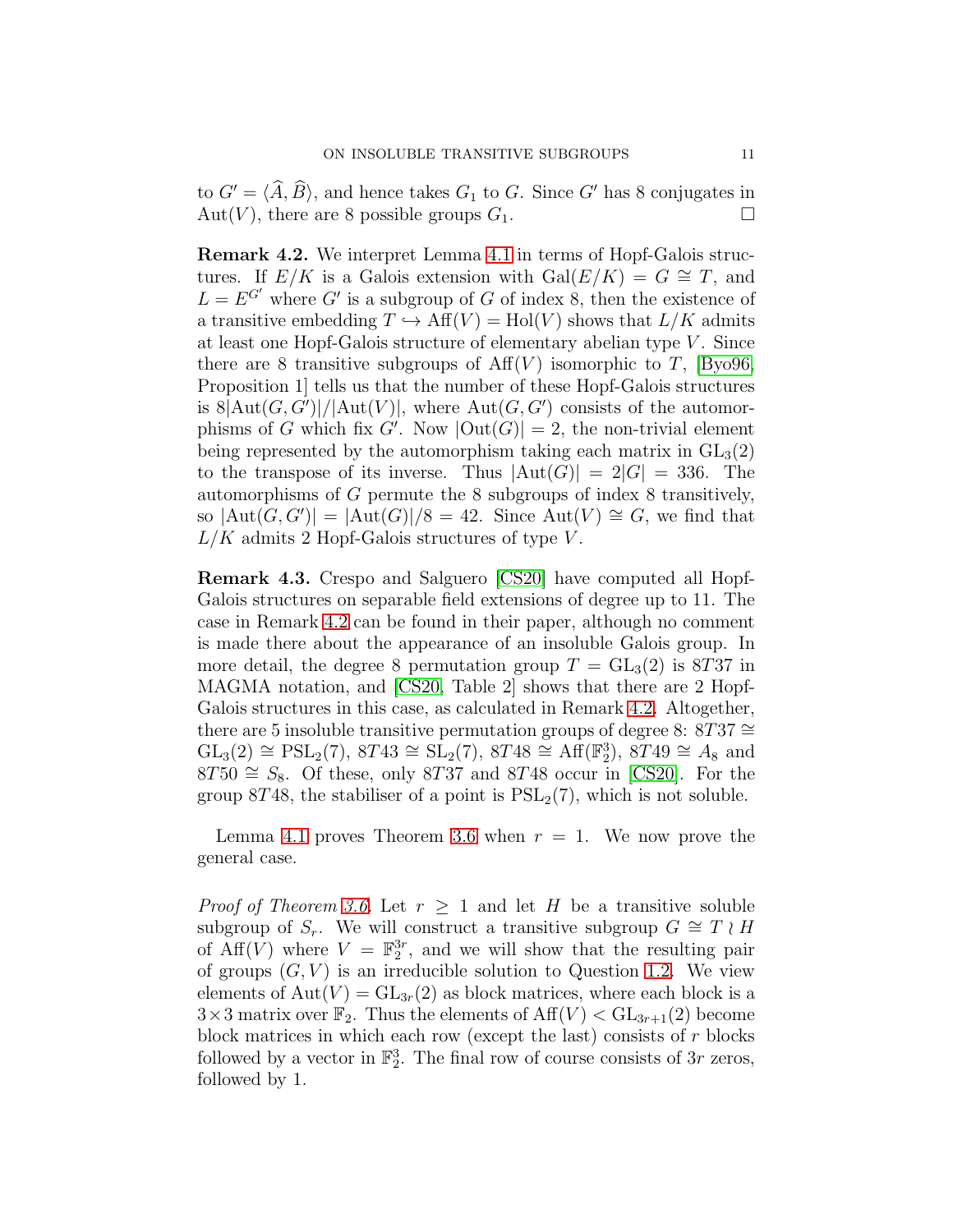Let  $J \leq Aff(V)$  be the group of such block matrices of the form

<span id="page-11-0"></span>(4.7) 
$$
\begin{pmatrix} M_1 & 0 & \cdots & 0 & \psi(M_1) \\ 0 & M_2 & \cdots & 0 & \psi(M_2) \\ \vdots & \vdots & & \vdots & \vdots \\ 0 & 0 & \cdots & M_r & \psi(M_r) \\ \hline 0 & 0 & \cdots & 0 & 1 \end{pmatrix},
$$

where  $M_1, M_2, \ldots, M_r \in T = GL_3(2)$  and  $\psi$  is as in Lemma [4.1.](#page-9-1) Then  $J \cong T^r$ . We write  $J = T_1 \times T_2 \times \cdots \times T_r$ , where  $T_i$  consists of the elements of J with  $M_k = I$  for all  $k \neq i$ . The stabiliser of  $0_V$  in J is the group  $J' = T'_1 \times T'_2 \times \cdots \times T'_r$ , where  $T'_i$  is the subgroup of  $T_i$ generated by the matrices  $A$  and  $B$  of [\(4.2\)](#page-8-4). Thus  $J'$  is a soluble group of order  $21^r$ , and the pair  $(J, V)$  is a solution of Question [1.2.](#page-1-0) Writing  $V = V_1 \oplus \cdots \oplus V_r$  where  $V_i$  is the 3-dimensional subspace corresponding to the *i*th block, we see that each  $V_i$  is an  $\mathbb{F}_2[J]$ -submodule of  $\overline{V}$ . Thus  $(J, V)$  is not irreducible if  $r \geq 2$ .

For each permutation  $\pi \in S_r$ , let  $P(\pi) \in \text{Aff}(V)$  be the block matrix whose block in position  $(i, j)$  is the identity matrix if  $i = \pi(j)$ , and the zero matrix otherwise, with the final column of  $P(\pi)$  consisting of zero vectors except for a 1 in the final entry. We have then embedded  $S_r$  as a subgroup of  $Aut(V)$  within  $Aff(V)$ . Clearly this subgroup normalises J. Explicitly, if  $X \in J$  is the element in [\(4.7\)](#page-11-0) and  $\pi \in S_r$ , we have

$$
P(\pi)XP(\pi)^{-1} = \begin{pmatrix} M_{\pi^{-1}(1)} & 0 & \cdots & 0 \\ 0 & M_{\pi^{-1}(2)} & \cdots & 0 & \psi(M_{\pi^{-1}(1)}) \\ \vdots & \vdots & & \vdots & \vdots \\ 0 & 0 & \cdots & M_{\pi^{-1}(r)} & \psi(M_{\pi^{-1}(r)}) \\ \hline 0 & 0 & \cdots & 0 & 1 \end{pmatrix}.
$$

We identify the given subgroup H of  $S_r$  with its image  $P(H)$ , and define G to be the subgroup  $J \rtimes H \cong T \wr H$  in Aff(V). Then G is a transitive subgroup of  $\text{Aff}(V)$  in which the stabiliser of  $0_V$  is the soluble group  $J' \rtimes H$ . Thus  $(G, V)$  is a solution of Question [1.2.](#page-1-0)

We verify that V is an irreducible  $\mathbb{F}_p[G]$ -module. Let W be a submodule of V, let  $0_V \neq w \in W$ , and let  $w_i$  denote the projection of w into  $V_i$ . Then  $w_i \neq 0_V$  for some i. For any  $w' \in V_i \setminus \{0_V\}$ , we may choose  $M_i \in T$  so that  $M_i w_i = w'$ . Let  $M_j = I$  for  $j \neq i$ , and again let  $X \in J$  have blocks  $M_1, \ldots, M_r$  on the diagonal, as in [\(4.7\)](#page-11-0). Then, in the linear action of J on V, we have  $Xw - w = w' - w_i \in W$ . Hence  $V_i \subseteq W$ . As H permutes the  $V_j$  transitively, it follows that  $V_j \subseteq W$  for each j, so  $W = V$  and V is irreducible.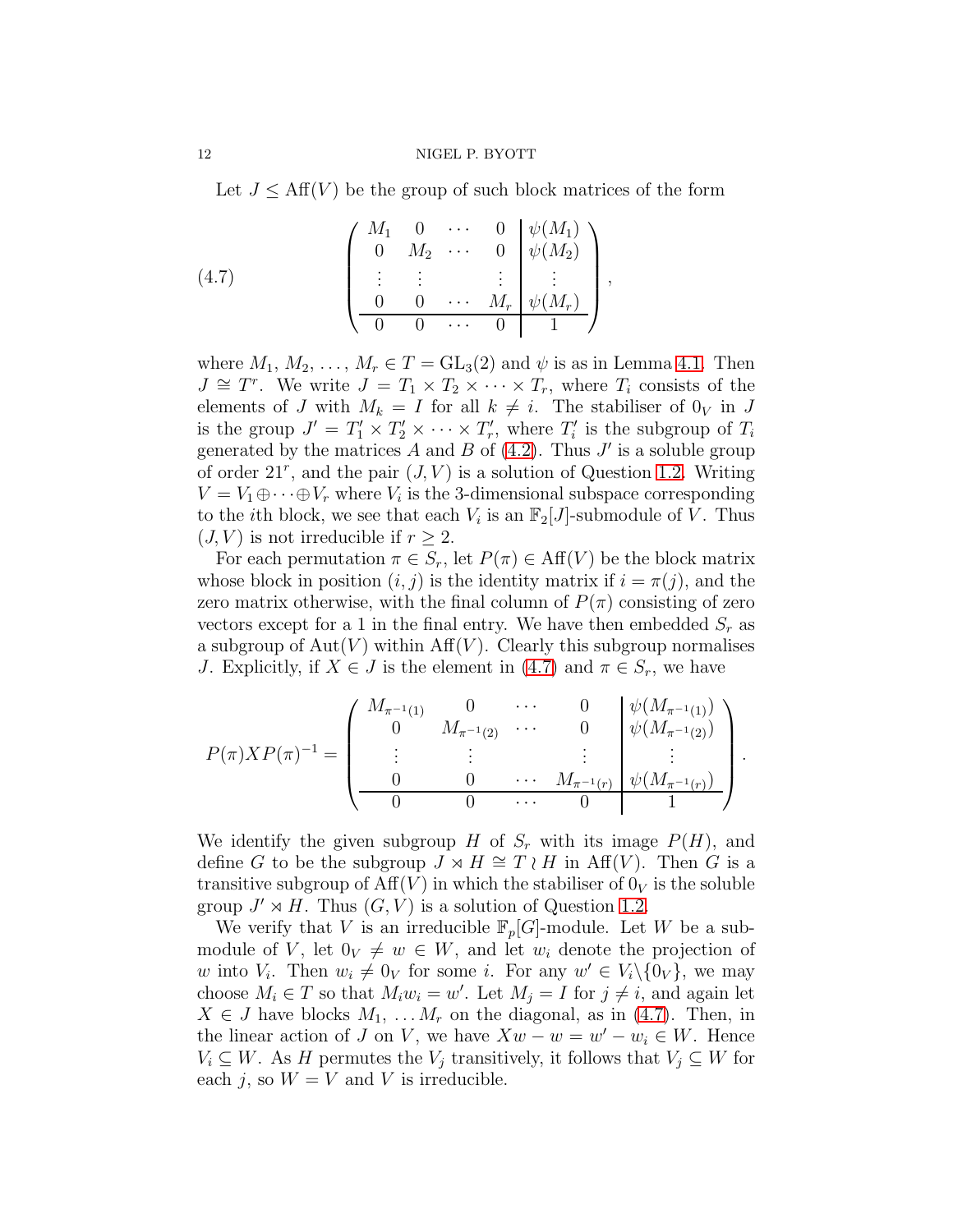Finally, let  $r \geq 2$ . Let H' be the stabiliser of 1 in  $H < S_r$ . Then  $|V_1| = 8$  and  $(V_1)_* = (T_1 \times T_2' \times \cdots \times T_r') \times H'$ , which is a subgroup of G and is insoluble. Thus  $Q = V_1$  is a proper G-admissible subgroup of V with  $Q_*$  insoluble.  $□$ 

## 5. Generalities on subgroups of affine groups

<span id="page-12-0"></span>The remainder of the paper is devoted to the proof of Theorem [3.7.](#page-6-1) In this section, we give some preliminary results on the affine group Aff(V) for  $V = \mathbb{F}_p^n$ . Propositions [5.3](#page-12-1) and [5.4](#page-13-0) will be used in Section [9.](#page-24-0)

## 5.1. Translations.

**Definition 5.1.** For any  $G \leq \text{Aff}(V)$ , the subgroup of translations in G is

$$
\text{Trans}(G) = G \cap \{ (v, I) : v \in V \}.
$$

<span id="page-12-2"></span>**Proposition 5.2.** Trans(G) is a normal subgroup of G and is isomorphic to the subgroup

$$
U = \{u \in V : (u, I) \in G\}
$$

of V. In particular,  $Trans(G)$  is an elementary abelian p-group. Moreover,  $U$  is a  $G$ -invariant subspace of  $V$ .

*Proof.* Trans(G) is normal in G since it is the kernel of the composite homomorphism  $G \hookrightarrow \text{Aff}(V) \rightarrow \text{Aut}(V)$ . Clearly U is a subspace of V, and the map  $(v, I) \mapsto v$  gives an isomorphism of groups  $Trans(G) \rightarrow U$ . Moreover, for  $u \in U$  and  $q = (v, A) \in G$ , we calculate

$$
(v, A)(u, I)(v, A)^{-1} = (v + Au, A)(-A^{-1}v, A^{-1})
$$
  
=  $(v + Au - v, I)$   
=  $(Au, I).$ 

Thus  $Au \in U$ , so U is a G-invariant subspace.

## 5.2. Direct sums.

<span id="page-12-1"></span>**Proposition 5.3.** Suppose that  $G \leq \text{Aff}(V)$  admits a direct product decomposition  $G = A \times B$ , and V decomposes as a direct sum  $V =$  $U \oplus W$  of  $\mathbb{F}_p[G]$ -modules where U is an  $\mathbb{F}_p[A]$ -module (on which B acts trivially) and W is an  $\mathbb{F}_p[B]$ -module (on which A acts trivially). Moreover suppose that the  $\mathbb{F}_p[A]$ -module U is fixed-point free in the sense that if  $u \in U$  and  $\theta_{\alpha}(u) = u$  for all  $\alpha = (v_{\alpha}, \theta_{\alpha}) \in A$  then  $u = 0$ , and suppose similarly that W is a fixed-point free  $\mathbb{F}_p[B]$ -module. Then  $A \cdot 0_V \subseteq U$  and  $B \cdot 0_V \subseteq W$ , so that  $V \subseteq Aff(U) \times Aff(W)$ .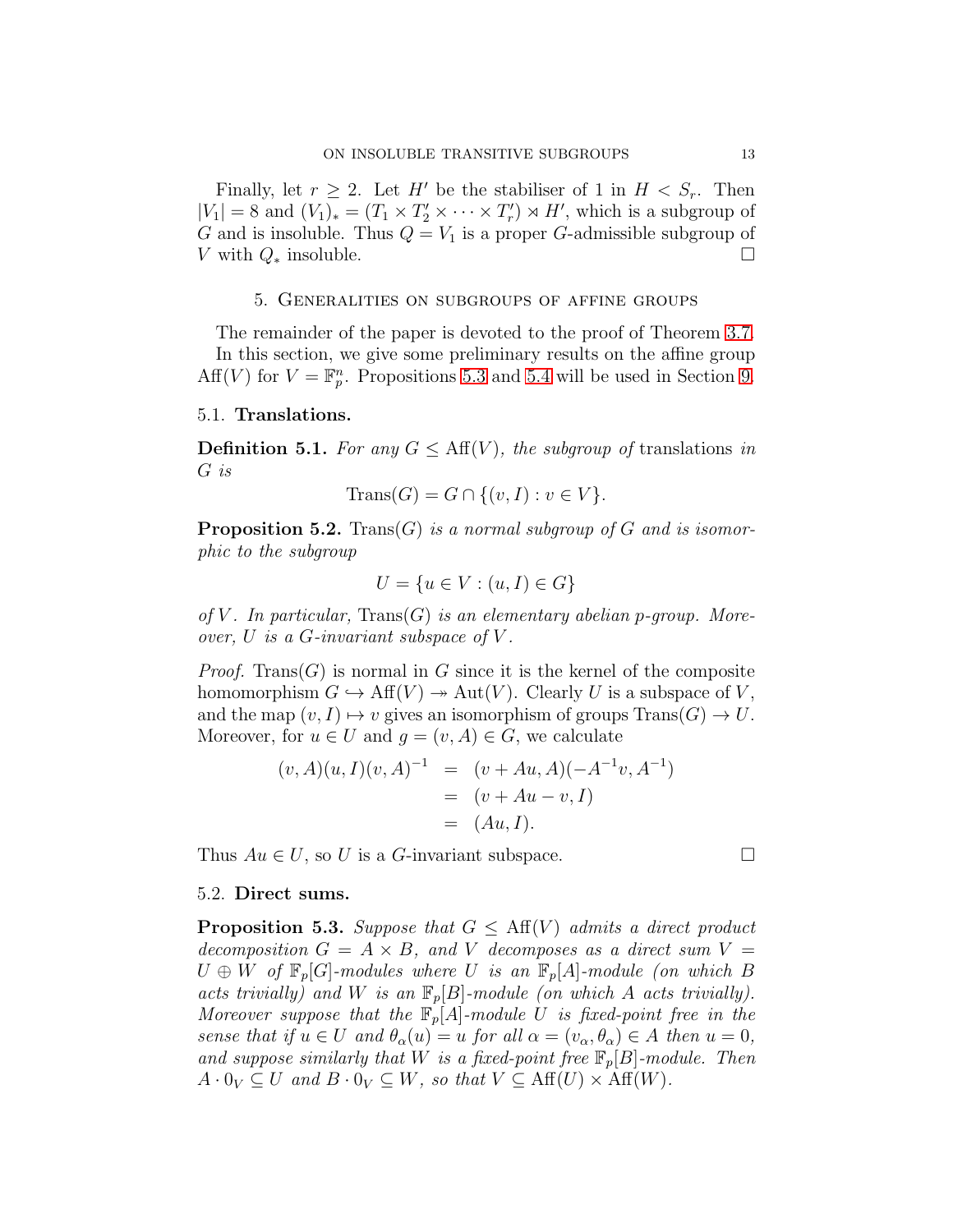*Proof.* Choosing bases of U and W, we may write elements  $\alpha$  of A and  $\beta$  of B as block matrices

$$
\alpha = \begin{pmatrix} M & 0 & u \\ 0 & I & w \\ \hline 0 & 0 & 1 \end{pmatrix}, \qquad \beta = \begin{pmatrix} I & 0 & u' \\ 0 & N & w' \\ \hline 0 & 0 & 1 \end{pmatrix}
$$

where  $u, u' \in U$  and  $w, w' \in W$  and the matrices  $M, N$  correspond to  $\theta_{\alpha}$ ,  $\theta_{\beta}$ . We need to show that  $w = 0$  and  $u' = 0$ . Now as  $\alpha\beta = \beta\alpha$ , we have  $Mu' + u = u + u'$ ,  $w' + w = Nw + w'$ . The first of these simplifies to  $Mu' = u'$ . Keeping  $\beta$  fixed and letting  $\alpha \in A$  vary, we have  $\theta_{\alpha}(u') = u'$  for all  $\alpha$  in A. Thus  $u' = 0$  since U is fixed-point free. Similarly,  $w = 0$ .

## 5.3. Tensor products.

<span id="page-13-0"></span>Proposition 5.4. Suppose that G admits a direct product decomposition  $G = A \times B$ , and the  $\mathbb{F}_p[G]$ -module V decomposes as a tensor product  $V = U \otimes_{\mathbb{F}_p} W$  for some  $\mathbb{F}_p[A]$ -module U and some  $\mathbb{F}_p[B]$ -module W. Suppose further that A contains an element  $\alpha = (0_V, \theta_\alpha)$  fixing  $0_V$  such that the endomorphism  $\theta_{\alpha}$  – id of U is invertible. Then  $B \cdot 0_V = \{0_V\}$ .

*Proof.* Let  $(e_j)_{1\leq j\leq k}$  and  $(f_s)_{1\leq s\leq t}$  be bases for U and W. Then an arbitrary element  $\alpha \in A$  acts on the  $\mathbb{F}_p[A]$ -module A via a matrix  $M = (m_{ij})$ , so that  $\alpha(e_j) = Me_j = \sum_i m_{ij} e_i$ . Similarly,  $\beta \in B$ acts on B via a matrix  $N = (n_{rs})$ . Then  $V = U \otimes W$  has basis  $(e_j \otimes f_s)_{1 \leq j \leq k, 1 \leq s \leq t}$  and the element  $(\alpha, \beta) \in A \times B = G$  acts on the  $\mathbb{F}_p[G]$ -module V via the matrix  $M \otimes N$ : we have  $(\alpha, \beta)(e_i \otimes f_s)$  =  $(M \otimes N)(e_j \otimes f_s) = \sum_{i,r} m_{ij} n_{rs} e_i \otimes f_r.$ 

Now write  $\alpha \cdot 0_V = x = \sum_{j,s} x_{js} e_j \otimes f_s$  and  $\beta \cdot 0_V = y = \sum_{j,s} y_{js} e_j \otimes f_s$ , so that  $\alpha = (x, M \otimes I)$  and  $\beta = (y, I \otimes N)$  in  $Aff(V) = V \rtimes Aut(V)$ . Since these two elements must commute, we have

$$
x + (M \otimes I)y = y + (I \otimes N)x.
$$

Thus

$$
\sum_{j,s} x_{j,s} e_j \otimes f_s + \sum_{j,s} y_{js} \sum_i m_{ij} e_i \otimes f_s = \sum_{j,s} y_{j,s} e_j \otimes f_s + \sum_{j,s} x_{js} \sum_r n_{rs} e_i \otimes f_r.
$$

It follows that, for each pair  $j, s$ , we have

$$
x_{js} + \sum_h m_{jh} y_{hs} = y_{js} + \sum_q n_{sq} x_{jq}.
$$

Rearranging the coefficients of the vectors x and y into matrices  $X =$  $(x_{js})$  and  $Y = (y_{js})$ , this gives the matrix equation

$$
(M - I)Y = X(N^t - I),
$$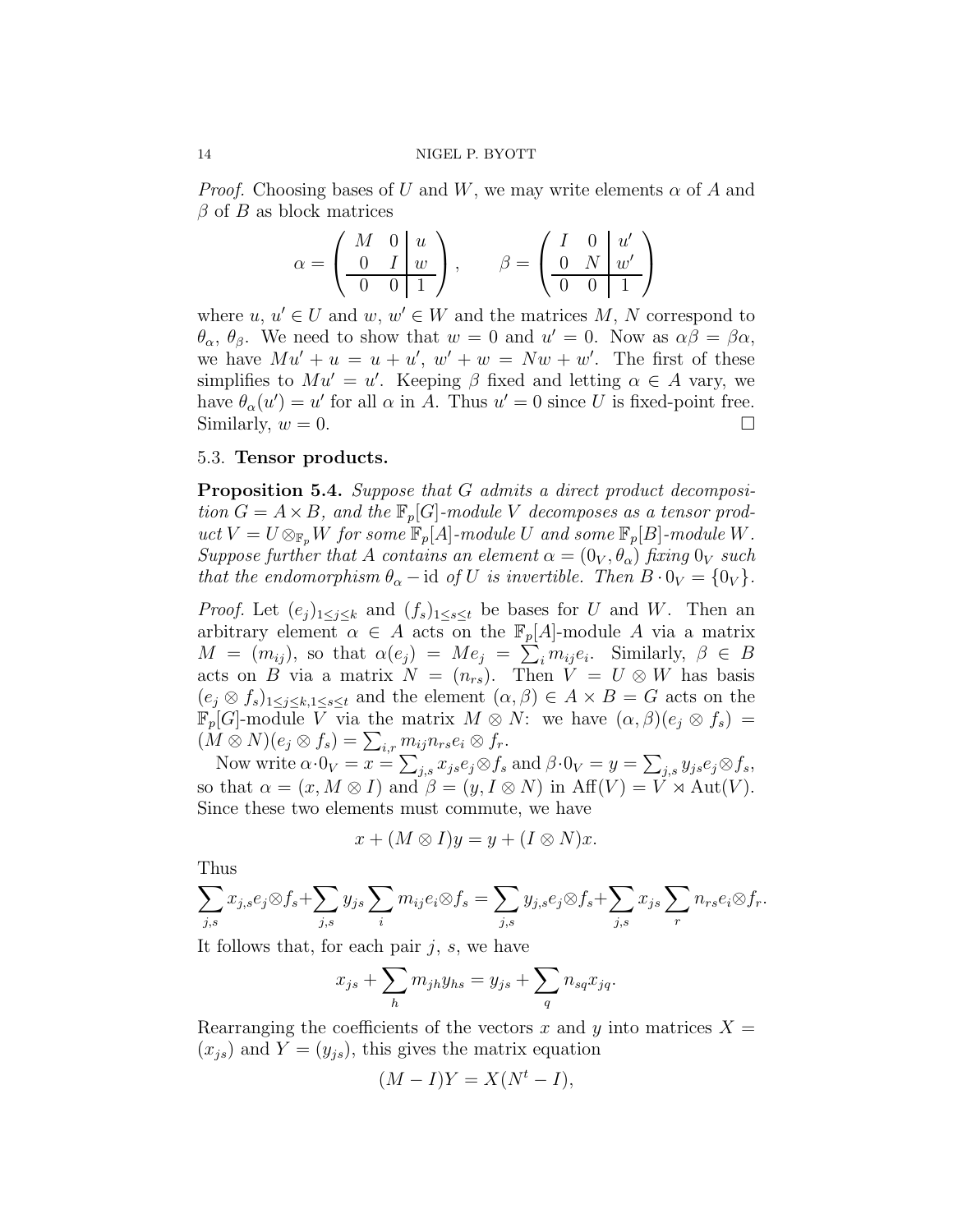where  $N^t$  is the transpose of N. If we now choose  $\alpha$  as in the statement, so  $x = 0<sub>V</sub>$  and  $\theta<sub>\alpha</sub> - id$  is invertible, then  $X = 0$  and the matrix  $M - I$ is invertible. It follows that  $Y = 0$ . Thus  $\beta \cdot 0_V = 0_V$ . As  $\beta \in B$  was arbitrary,  $B \cdot 0_V = \{0_V\}$ 

## <span id="page-14-0"></span>6. SUBGROUPS WITH SOLUBLE STABILISERS OF  $p$ -POWER INDEX

We continue to work in the affine group of  $V = \mathbb{F}_p^n$ , and now consider subgroups  $G$  of  $Aff(V)$  satisfying the following hypothesis:

<span id="page-14-1"></span>**Hypothesis 6.1.** For each  $v \in V$ , the stabiliser of v in G is a soluble subgroup of p-power index.

Hypothesis [6.1](#page-14-1) means that each orbit of  $G$  on  $V$  has p-power cardinality, but these orbits need not all have the same cardinality. If  $(G, V)$  is a solution to Question [1.2](#page-1-0) then Hypothesis [6.1](#page-14-1) holds since G is transitive on  $V$  and each point stabiliser is conjugate to the soluble subgroup G' of index  $|V| = p^n$ .

6.1. A restriction on composition factors. We will use the following simple observation about permutation groups.

<span id="page-14-2"></span>**Proposition 6.2.** Let H be a group acting faithfully and transitively on a set X of prime-power cardinality  $p^r > 1$ . Let  $\{1\} \neq J \lhd H$ . Then there exist  $s \geq 0$  and  $t \geq 1$  such that J has  $p^s$  orbits on X, each of these orbits has cardinality  $p^t$ , and  $H/J$  permutes these orbits transitively.

*Proof.* Let  $H_x$  be the stabiliser in H of  $x \in X$ . For any  $h \in H$ , the stabiliser of  $h \cdot x$  in J is  $h H_x h^{-1} \cap J = h (H_x \cap J) h^{-1}$ . The order of this stabiliser is independent of  $h$ , so the J-orbits on  $X$  all have the same cardinality. Since these orbits form a partition of  $X$ , the number of orbits divides |X|. Thus, for some  $s \geq 0$ , there are  $p<sup>s</sup>$  orbits, and each has cardinality  $p^t$  where  $t = r - s$ . As  $|J| > 1$  and J acts faithfully on X, we have  $t \geq 1$ . Also  $H/J$  has a well-defined action on the  $p^s$  orbits  $J \cdot x$  since  $h \cdot (J \cdot x) = J \cdot (h \cdot x)$  as  $J \lhd H$ . This action is transitive since H is transitive on X.

<span id="page-14-4"></span>**Lemma 6.3.** Let  $(G, V)$  satisfy Hypothesis [6.1,](#page-14-1) and let

$$
(6.1) \qquad \{1\} = G_0 \triangleleft G_1 \triangleleft \cdots \triangleleft G_m = G
$$

be any composition series for G. Then the following hold for  $1 \leq i \leq m$ :

- <span id="page-14-3"></span>(i) the pair  $(G_i, V)$  also satisfies Hypothesis [6.1;](#page-14-1)
- (ii) the simple group  $G_i/G_{i-1}$  has a soluble subgroup of index p<sup>s</sup> for some  $s \geq 0$ .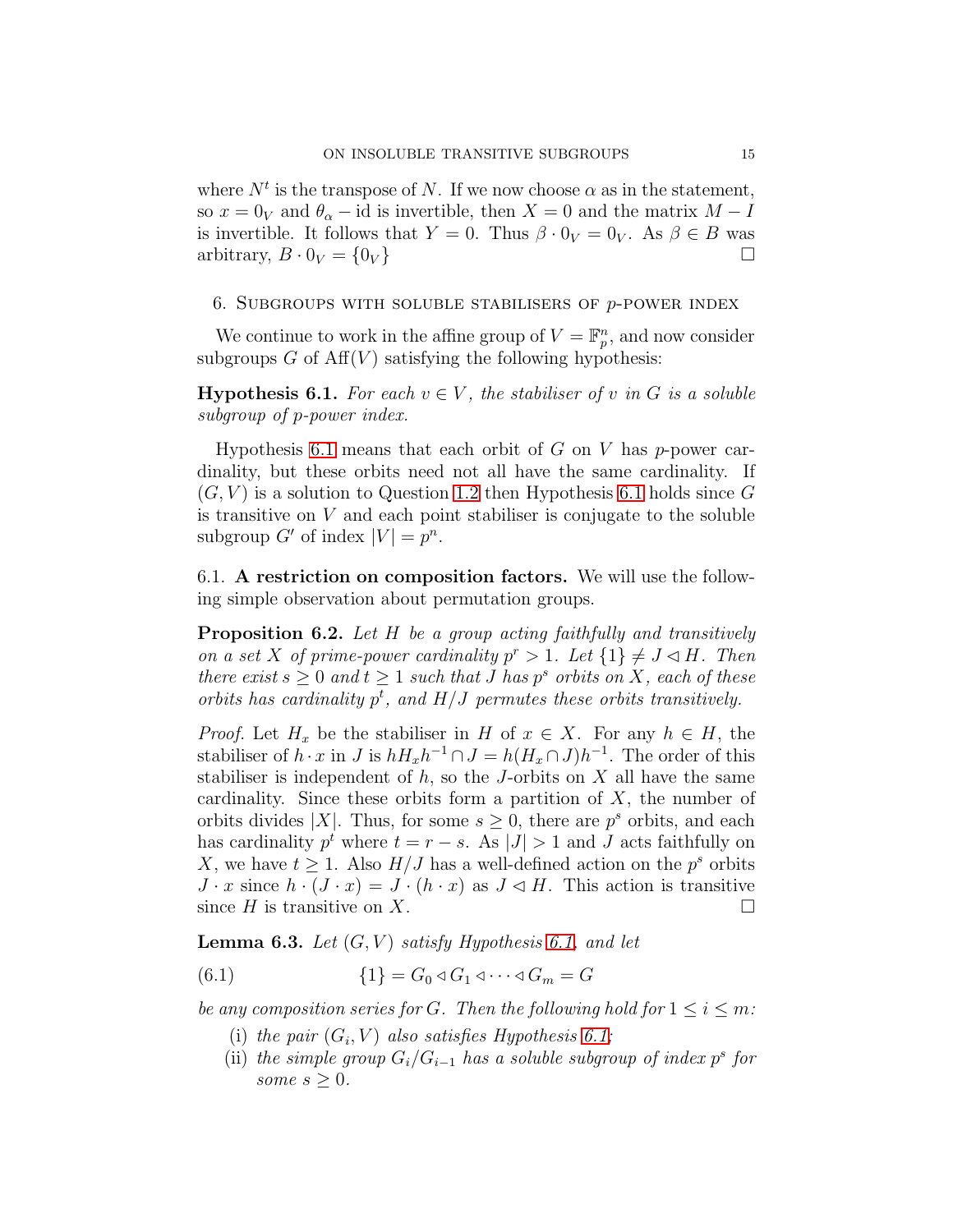*Proof.* We show (i) by descending induction on i. If  $i = m$  then Hypothesis [6.1](#page-14-1) holds by assumption. If  $i > 1$  and the orbit  $G_i \cdot v$ has p-power cardinality then Proposition [6.2,](#page-14-2) applied to  $H = G_i$  and  $J = G_{i-1}$ , shows that  $G_{i-1} \cdot v$  also has p-power cardinality. Thus (i) holds.

For (ii), apply Proposition [6.2](#page-14-2) with  $X = G_i \cdot 0_V$ ,  $H = G_i$ ,  $J =$  $G_{i-1}$ . Let G' be the stabiliser of  $0_V$  in G. For some  $s \geq 0$ , the set X decomposes into  $p^s$  orbits under  $G_{i-1}$ , and  $G_i/G_{i-1}$  acts transitively on these orbits. The stabiliser of the orbit  $G_{i-1} \cdot 0_V$  in this action is  $G_{i-1}G'_{i}/G_{i-1}$ , where  $G'_{i} = G' \cap G_{i}$  is the stabiliser of  $0_V$  in  $G_{i}$ . Since G' is soluble by hypothesis, the groups  $G'_i$  and  $G_{i-1}G'_i/G_{i-1} \cong$  $G'_{i}/(G'_{i} \cap G_{i-1})$  are also soluble. Thus  $G_{i}/G_{i-1}$  contains the soluble subgroup  $G_{i-1}G'_{i}/G_{i-1}$  of index  $p^s$ .

## 6.2. Subnormal subgroups in the insoluble irreducible case.

<span id="page-15-0"></span>**Lemma 6.4.** Suppose that  $G$  is insoluble and satisfies Hypothesis [6.1,](#page-14-1) and that the pair  $(G, V)$  is irreducible. Then G has no non-trivial normal p-subgroup.

*Proof.* Let P be a non-trivial normal p-subgroup of G. Then the kernel N of the canonical ring homomorphism  $\mathbb{F}_p[G] \to \mathbb{F}_p[G/P]$  is a nilpotent ideal in  $\mathbb{F}_p[G]$ . Let W be the subspace  $\mathcal{N}V$  of V. Then W is a Ginvariant subspace since  $\mathcal N$  is an ideal. Moreover, as  $\mathcal N$  is nilpotent, we have  $W \neq V$  by Nakayama's Lemma. Then  $W = \{0_V\}$  because V is irreducible. For each  $\pi = (u_{\pi}, A_{\pi}) \in P$  we have  $\pi - 1 \in \mathcal{N}$ , so  $(A_{\pi}-I)v=0<sub>V</sub>$  for all  $v\in V$ . Hence P consists of translations. Then Trans(G) is non-trivial, and by Proposition [5.2,](#page-12-2)  $U = \{u \in V : (u, I) \in$  $G$  is a non-trivial G-invariant subspace of V. Using the irreducibility of V again, it follows that  $U = V$ . Thus  $Trans(G)$  is a normal subgroup of G acting regularly on V. It follows that  $G/\mathrm{Trans}(G)$  is isomorphic to the stabiliser  $G'$  of  $0_V$ . This is a contradiction since G is insoluble but  $G'$  and  $\text{Trans}(G)$  are soluble.

<span id="page-15-1"></span>**Corollary 6.5.** If  $(G, V)$  is as in Lemma [6.4,](#page-15-0) then G has no non-trivial soluble subnormal subgroup.

*Proof.* Let  $H$  be such a subgroup. Then there is a composition series  $(6.1)$  of G with  $G_i = H$  for some  $i \geq 1$ . By Lemma [6.3\(](#page-14-4)i), the group  $G_1$  in this series acts faithfully on V with orbits of p-power cardinality. Since  $G_1$  is a soluble simple group, we have  $|G_1| = p$ . By [\[Rob96,](#page-29-11) 9.1.1, G contains a unique minimal normal p-subgroup  $O_p(G)$ , and  $G_1 \subseteq O_p(G)$ . Thus  $O_p(G) \neq \{1\}$ , contradicting Lemma [6.4.](#page-15-0)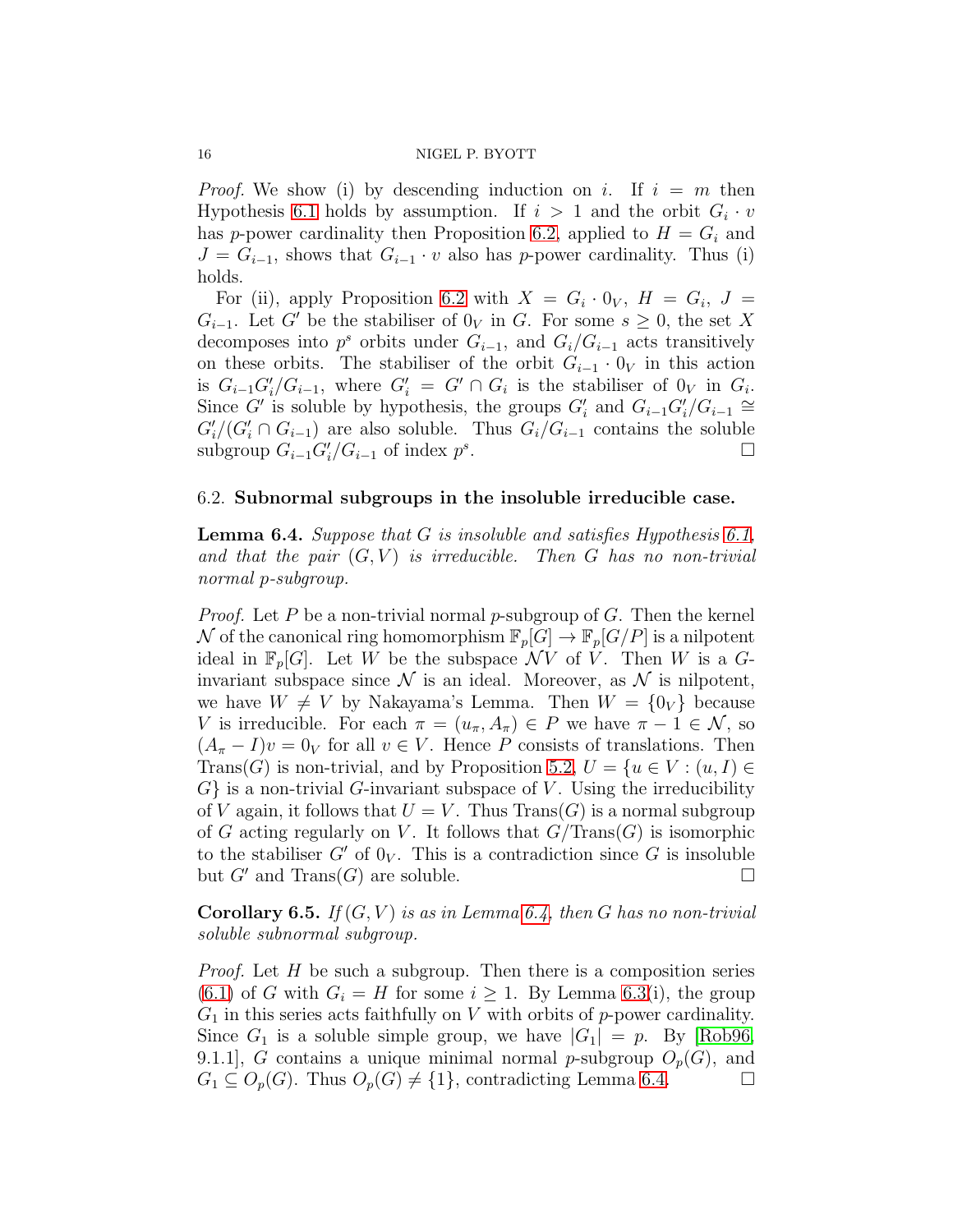6.3. The socle of G. Recall that for a finite group H, the socle  $\operatorname{soc}(H)$ of H is the subgroup generated by all the minimal normal subgroups. Then  $\operatorname{soc}(G)$  can be written as the direct product of some of the minimal normal subgroups [\[Rob96,](#page-29-11) p. 87]. The next result tells us when all the minimal normal subgroups are needed.

<span id="page-16-0"></span>**Proposition 6.6.** Let H be a finite group such that every minimal normal subgroup of H has trivial centre. Then  $\operatorname{soc}(H)$  is the direct product of all the minimal normal subgroups of H.

*Proof.* Let  $J_1, \ldots, J_s$  be the distinct minimal normal subgroups of H. We will show by induction that, for  $1 \leq i \leq s$ , the subgroup  $K_i$  of H generated by  $J_1, \ldots, J_i$  is the direct product  $J_1 \times \cdots \times J_i$ . This is clear for  $i = 1$ . Assume that  $i > 1$  and that  $K_{i-1} = J_1 \times \cdots \times J_{i-1}$ . We claim that  $J_i \cap K_{i-1} = \{1\}$ . If  $1 \neq a \in J_i \cap K_{i-1}$  we may write  $a = (a_1, \ldots, a_{i-1})$  with each  $a_h \in J_h$ , and, without loss of generality,  $a_1 \neq 1$ . Taking the commutator with  $(b, 1, \ldots, 1)$  for arbitrary  $b \in J_1$ , we have  $(b^{-1}a_1^{-1}ba_1, 1, \ldots, 1) \in J_i \cap K_{i-1}$ . Thus  $b^{-1}a_1^{-1}ba_1 \in J_1 \cap J_i$  for all  $b \in J_1$ . As  $a_1$  is not in the centre of  $J_1$ , we have  $J_1 \cap J_i \neq \{1\}$ . This is impossible since  $J_1$  and  $J_i$  are distinct minimal normal subgroups. Hence  $J_i \cap K_{i-1} = \{1\}$  as claimed, and in particular  $J_i$  centralises  $K_{i-1}$ . It follows that the subgroup of  $H$  generated by the normal subgroups  $K_{i-1}$  and  $J_i$  is their direct product, that is,  $K_i = J_1 \times \cdots \times J_i$  $\Box$ 

<span id="page-16-2"></span>**Lemma 6.7.** Let G be an insoluble subgroup of  $Aff(V)$  satisfying Hy-pothesis [6.1,](#page-14-1) and suppose that  $(G, V)$  is irreducible. Let  $S = \text{soc}(G)$ . Then S is a direct product of non-abelian simple groups:

<span id="page-16-1"></span>
$$
(6.2) \t\t S = T_1 \times \cdots \times T_r.
$$

Conjugation by G permutes  $\{T_1, \ldots, T_r\}$ , and each minimal normal subgroup of  $G$  is the direct product of all the  $T_i$  lying in a single orbit.

*Proof.* Let J be a minimal normal subgroup of G. Then  $J \triangleleft K$  for some minimal characteristic subgroup  $K$  of  $G$ . As  $K$  is characteristically simple, it is the direct product of isomorphic simple groups [\[Rob96,](#page-29-11) 3.3.15], say  $K = T_1 \times \cdots \times T_m$ . By Corollary [6.5,](#page-15-1) these simple groups are non-abelian. Then a normal subgroup of  $K$  is just the direct product of some of the groups  $T_k$ ,  $1 \leq k \leq m$ . In particular, J has trivial centre. Thus, by Proposition [6.6,](#page-16-0) S is the direct product of all the minimal normal subgroups of G, each of which is itself a direct product of nonabelian simple groups. Hence  $S$  is a direct product of non-abelian simple groups as in [\(6.2\)](#page-16-1).

The minimal normal subgroups of S are the groups  $T_k$  for  $1 \leq k \leq r$ . For any  $g \in G$ , the group  $g T_k g^{-1}$  is also a minimal normal subgroup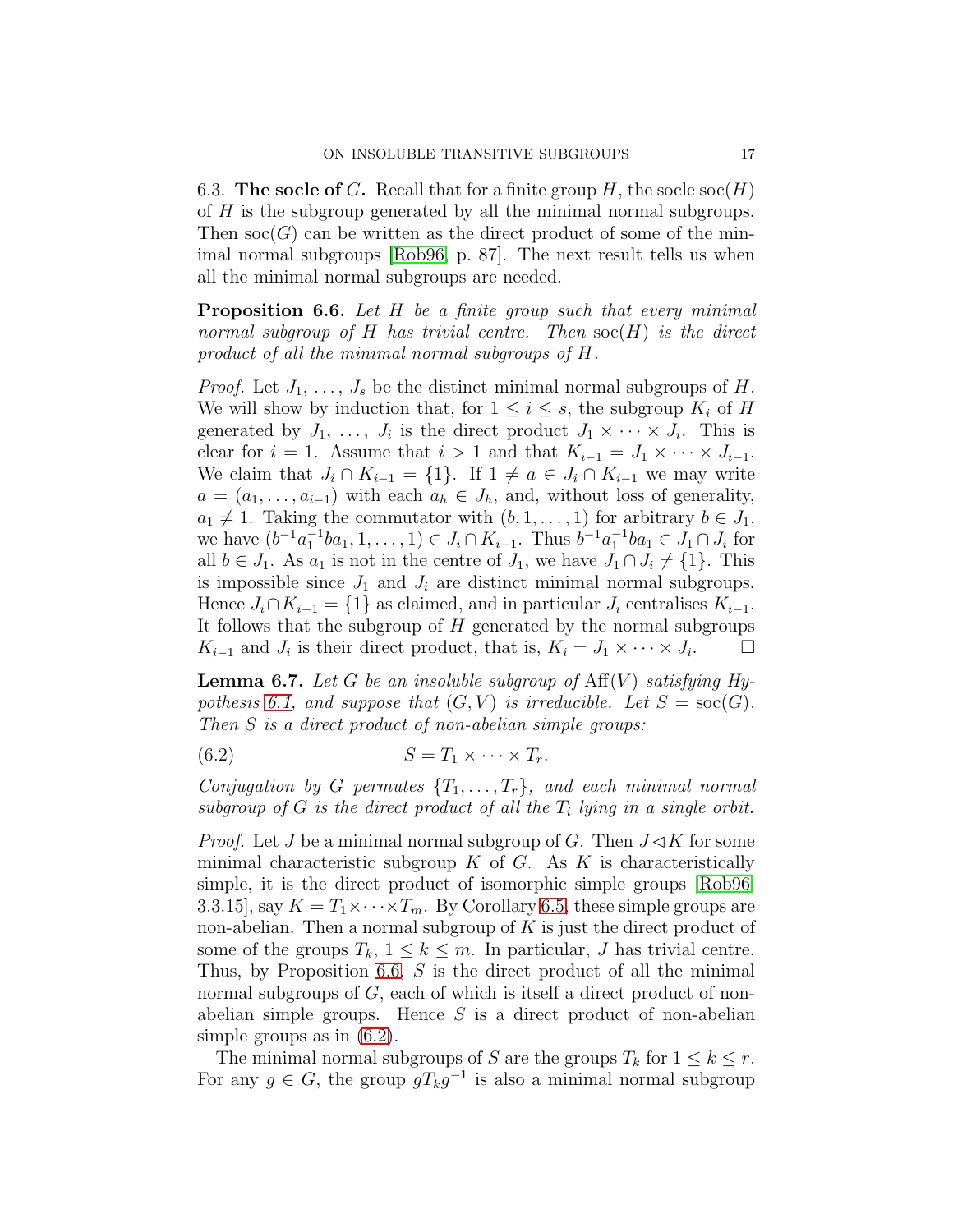of S, so coincides with some  $T_j$ . Hence conjugation by G permutes the  $T_k$ . Any minimal normal subgroup J of G is also a normal subgroup of S, so must be the direct product of some of the  $T_k$ . If it contains  $T_k$  it must also contain  $gT_kg^{-1}$  for all  $g \in G$ . Thus J contains the direct product of all the conjugates of  $T_k$ . As this direct product is itself a normal subgroup of  $G$ , it coincides with  $J$ . Thus the minimal normal subgroups of G correspond to the G-orbits on  $\{T_1, \ldots, T_r\}$  as described.

## <span id="page-17-2"></span>**Corollary 6.8.** G embeds in Aut $(\text{soc}(G))$ .

*Proof.* Again let  $S = \text{soc}(G)$ . As  $S \triangleleft G$ , conjugation gives a homomorphism  $G \to \text{Aut}(S)$  whose kernel is the centraliser C of S in G. Thus it suffices to show that  $C$  is trivial. Now  $C$  is a characteristic subgroup of G. If  $C \neq \{1\}$  then C contains a minimal normal subgroup D of G. But then  $D \leq S$ , so D is contained in the centre of S. This is a contradiction since S has trivial centre by Lemma [6.7.](#page-16-2)  $\Box$ 

## 7. Clifford theory

<span id="page-17-0"></span>In this section,  $(G, V)$  is again an irreducible solution to Question [1.2](#page-1-0) with  $V = \mathbb{F}_p^n$ . By Proposition [5.2,](#page-12-2) the subgroup of translations in G is trivial, so G acts faithfully on the irreducible  $\mathbb{F}_p[G]$ -module V.

Let  $S = \text{soc}(G)$ . We have seen that S is the direct product of the minimal normal subgroups of  $G$ , each of which is in turn the direct product of isomorphic non-abelian simple groups permuted transitively by G. We now consider the representation for the normal subgroup S of  $G$  afforded by  $V$ . In other words, we apply Clifford theory to our situation.

It is convenient to extend scalars to a finite extension E of  $\mathbb{F}_p$  which splits G. Then E also splits every subgroup  $H$  of  $G$ , so every irreducible  $E[H]$ -module is absolutely irreducible. We write  $V_E = E \otimes_{\mathbb{F}_p} V$ .

<span id="page-17-1"></span>**Proposition 7.1.**  $V_E$  is a direct sum of irreducible  $E[G]$ -modules on which G acts faithfully.

*Proof.* By [\[CR90,](#page-29-13) (7.11)],  $V_E$  is a direct sum of irreducible  $E[G]$ -modules. Moreover, these modules are all conjugate under the action of  $\Omega =$  $Gal(E/\mathbb{F}_p)$ . This follows from the proof of [\[CR90,](#page-29-13) (7.11)]) since, if k is a subfield of E of degree d over  $\mathbb{F}_p$ , then we have an isomorphism  $E \otimes_{\mathbb{F}_p} k \to E^d$  of E-algebras given by  $x \otimes y \mapsto (x \sigma(y))_{\sigma \in \text{Gal}(k/\mathbb{F}_p)}$ .

Let W be an irreducible  $E[G]$ -submodule of V. If  $g \in G$  acts trivially on  $W$ , then it also acts trivially on all Galois conjugates of  $W$ . Thus G acts trivially on  $V_E$ . Since G acts faithfully on V, this forces  $g = 1$ . Hence G acts faithfully on W.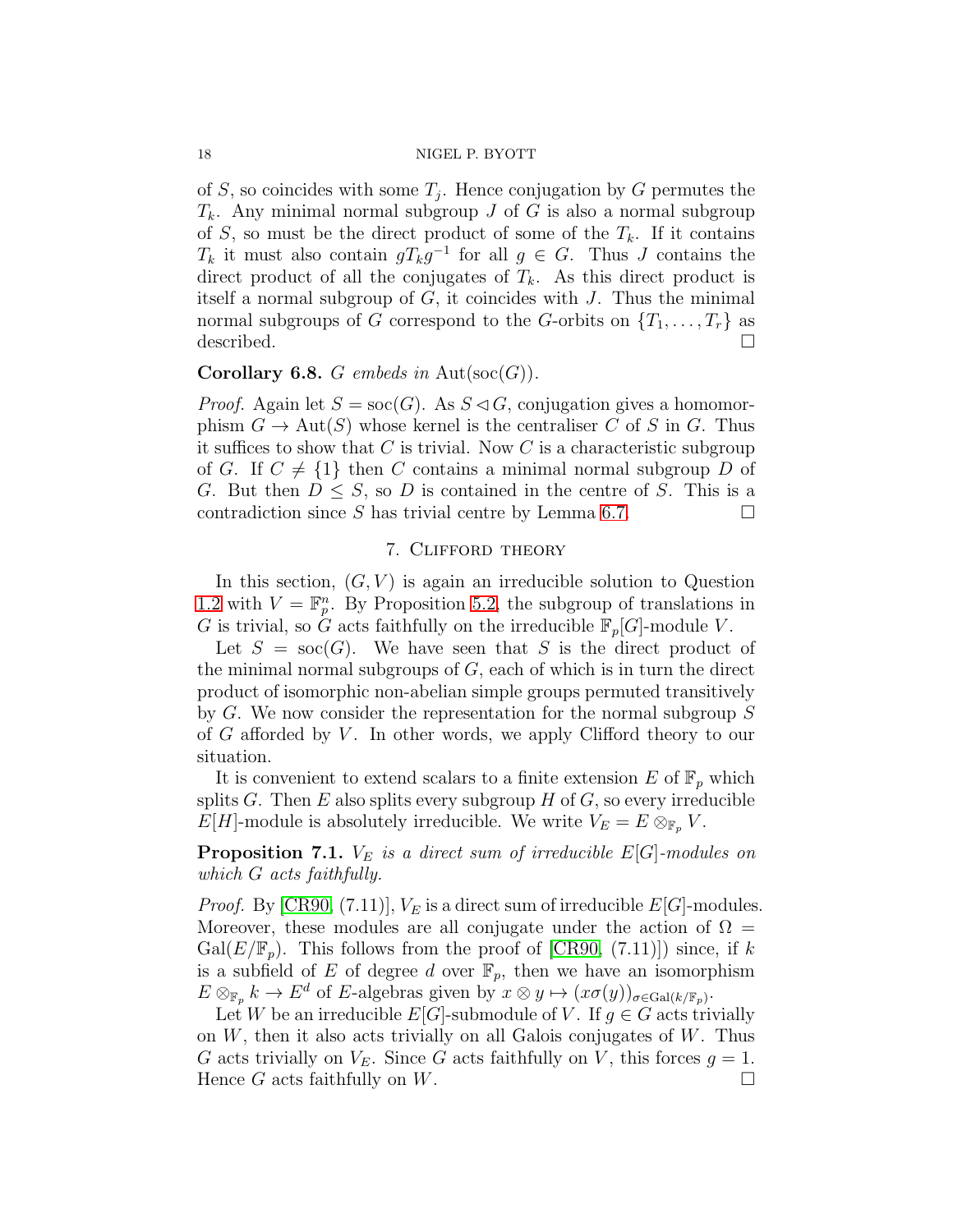We will also need the following fact.

<span id="page-18-2"></span>**Proposition 7.2.** Let  $H$  be any subgroup of  $G$  which decomposes as a direct product  $H = A \times B$ . Then any irreducible  $E[H]$ -module has the form  $X \otimes_E Y$  where X (respectively, Y) is an irreducible E[A]-module  $(respectively, E[B]-module).$ 

*Proof.* As E splits A and B, the semisimple algebras  $E[A]/\text{rad}(E[A])$ and  $E[B]/\text{rad}(E[B])$  are split. The result now follows from [\[CR90,](#page-29-13)  $(10.38)(iii)$ .

Let W be any of the irreducible  $E[G]$ -modules in Proposition [7.1.](#page-17-1) Clearly we have

<span id="page-18-4"></span>(7.1) 
$$
\dim_E W \le \dim_E V_E = \dim_{\mathbb{F}_p} V.
$$

Next let U be an irreducible  $E[S]$ -submodule of W. For each  $g \in G$ , the subspace gU of W is an irreducible E[S]-module since  $S \lhd G$ . Then  $W$  is the sum of these modules. It follows that  $W$  is a semisimple  $E[S]$ -module, and hence W is the direct sum of some of the  $gU$ :

(7.2) 
$$
W = \bigoplus_{i=1}^{m} g_i U,
$$

with  $g_1, \ldots, g_m \in G$  and, without loss of generality,  $g_1 = 1$ .

<span id="page-18-3"></span><span id="page-18-0"></span>Now let  $J$  be a minimal normal subgroup of  $G$ , so that

$$
(7.3) \t\t J = T_1 \times \cdots \times T_{r(J)},
$$

for some  $r(J) \geq 1$ , where  $T_1, \ldots, T_{r(J)}$  are permuted transitively by conjugation by  $G$  and are all isomorphic to some non-abelian simple group  $T_J$ . For  $1 \leq i \leq m$  and  $1 \leq k \leq r(J)$ , the summand  $g_i U$  in [\(7.2\)](#page-18-0) is an  $E[T_k]$ -module. Let  $y(J)$  be the number of the groups  $T_k$  which act non-trivially on  $U = g_1U$ , and let  $z(J)$  be the number of summands  $g_iU$  on which  $T_1$  acts non-trivially.

<span id="page-18-5"></span>**Proposition 7.3.** For each minimal subgroup  $J$  of  $G$ , we have

<span id="page-18-1"></span>
$$
(7.4) \t\t my(J) = r(J)z(J).
$$

Moreover,  $y(J) > 1$  and  $z(J) > 1$ .

*Proof.* We count in two ways the number of pairs  $(i, k)$  such that  $T_k$  acts non-trivially on  $q_iU$ . Firstly, for each i, the group  $T_k$  acts non-trivially on  $g_i U$  if and only if  $g_i^{-1} T_k g_i$  acts non-trivially on U. Since conjugation by  $g_i^{-1}$  permutes the groups  $T_k$ , it follows that there are  $y(J)$  groups  $T_k$  which act non-trivially on  $g_iU$ . Thus the number of pairs  $(i, k)$  as above is  $my(J)$ . Secondly, for  $1 \leq k \leq r$  we have  $T_k = gT_1g^{-1}$  for some  $g \in G$ , so that  $T_k$  acts non-trivially on  $g_iU$  if and only if  $T_1$  acts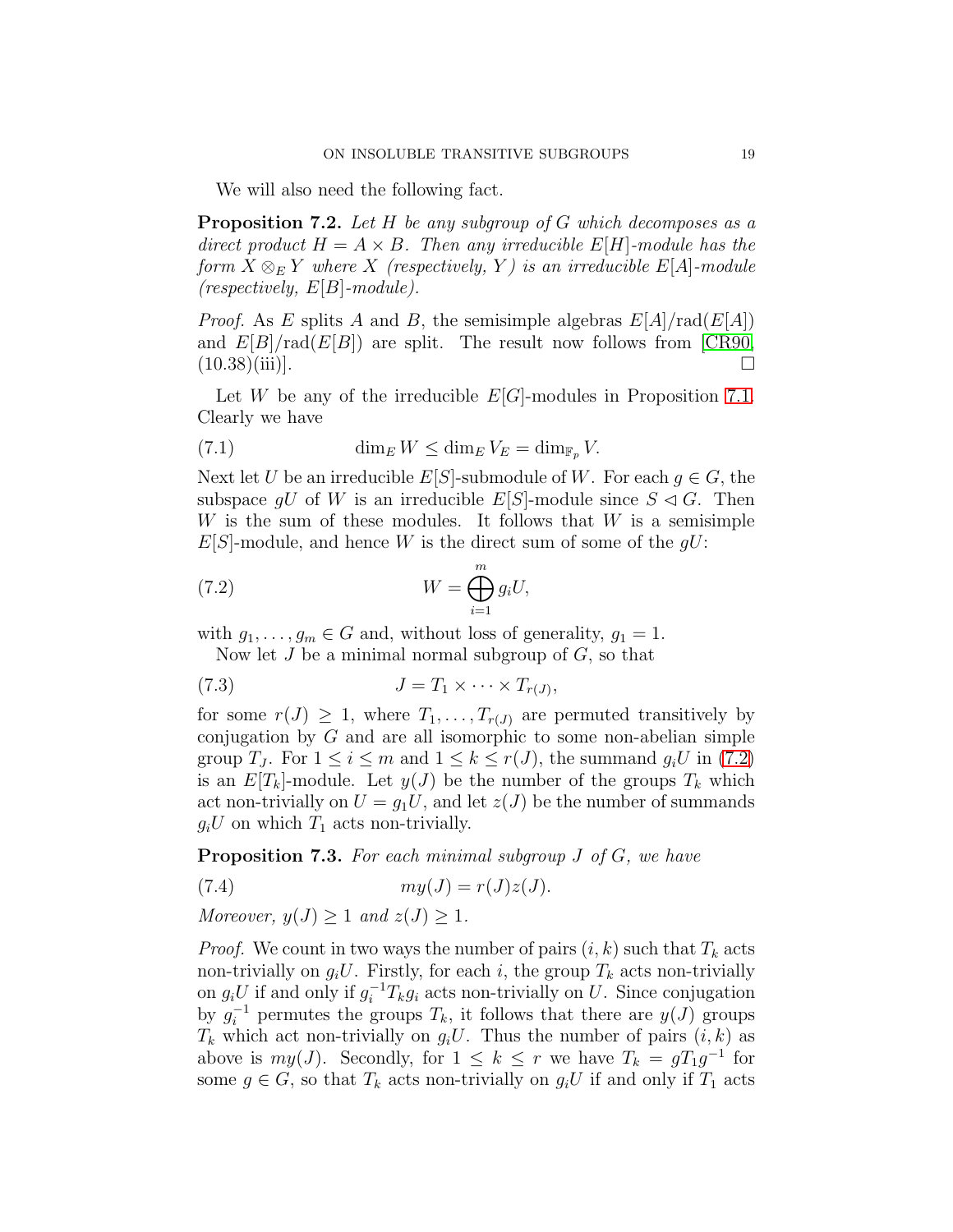non-trivially on  $g^{-1}g_iU$ . This occurs for  $z(J)$  values of i since the two decompositions of W into irreducible  $E[S]$ -modules,

$$
W = \bigoplus_{i=1}^{m} g_i U = \bigoplus_{i=1}^{m} g^{-1} g_i U,
$$

must contain isomorphic summands. Hence the number of pairs  $(i, k)$ such that  $T_k$  acts non-trivially on  $g_iU$  is  $r(J)z(J)$ . This shows [\(7.4\)](#page-18-1). Moreover, as the non-abelian group  $T_1$  cannot consist of translations, we have  $z(J) \geq 1$  and hence also  $y(J) \geq 1$ .

For a non-abelian simple group T, let  $d_p(T)$  denote the minimal degree of a non-trivial irreducible  $F[T]$ -module, where F is any splitting field for T in characteristic p. Then  $d_p(T) \geq 2$ .

In the following, we write  $v_p(x)$  for the p-adic valuation of an integer  $x \neq 0$ :  $v_p(x) = a$  if  $p^a$  divides x but  $p^{a+1}$  does not.

<span id="page-19-3"></span>Lemma 7.4. With the above notation,

<span id="page-19-0"></span>(7.5) 
$$
m \prod_{J} d_p(T_J)^{y(J)} < \sum_{J} r(J) \left( v_p(|\text{Aut}(T_J)|) + \frac{1}{p-1} \right),
$$

the product and sum being over all minimal normal subgroups J of G.

Proof. Using Proposition [7.2](#page-18-2) repeatedly, we find that the irreducible  $E[S]$ -module U decomposes as a tensor product over E

$$
(7.6) \t\t U = \bigotimes_{J} U_J,
$$

where each factor  $U_J$  is an irreducible  $E[J]$ -module. Moreover, from Proposition [7.2](#page-18-2) again and [\(7.3\)](#page-18-3), we have

<span id="page-19-1"></span>
$$
U_J=U_{J,1}\otimes_E\cdots\otimes_E U_{J,r(J)}
$$

where  $U_{J,k}$  is an irreducible  $E[T_k]$ -module. There are precisely  $y(J)$ values of k such that  $U_{J,k}$  is a non-trivial  $E[T_k]$ -module. (For the remaining values of  $k$ , we have that  $U_{J,k}$  is the 1-dimensional trivial  $E[T_k]$ -module.) Hence we have  $\dim_E(U_J) \geq d_p(T_J)^{y(J)}$  for each minimal normal subgroup J. It then follows from  $(7.2)$  and  $(7.6)$  that

(7.7) 
$$
\dim_E W = m \dim_E U \ge m \prod_J d_p(T_J)^{y(J)}.
$$

Let  $r = \sum_{J} r(J)$ . Then S is the direct product of r non-abelian simple groups

<span id="page-19-2"></span>
$$
S = \prod_J J \cong \prod_J T^{r(J)}_J.
$$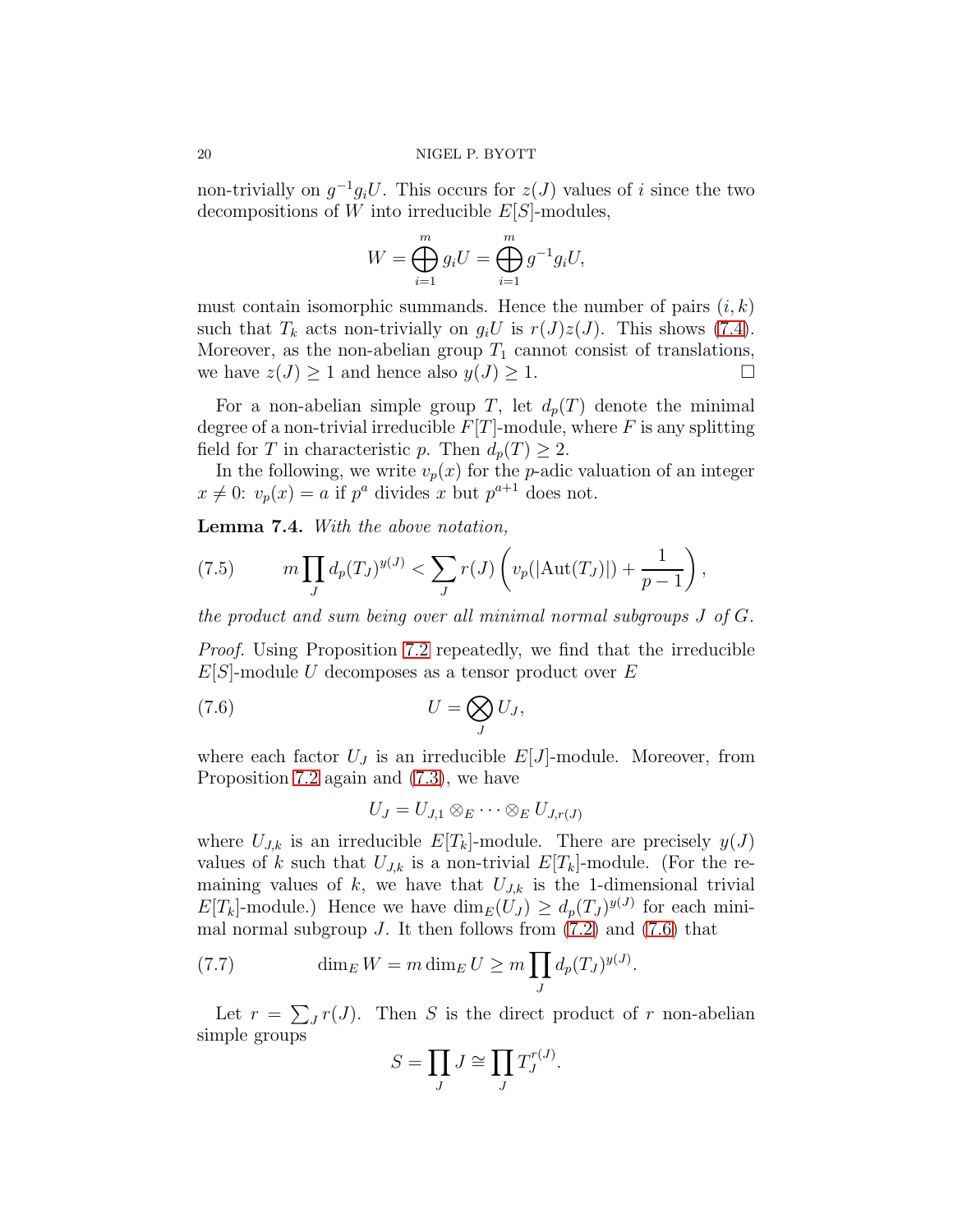Since any automorphism of  $S$  must permute the  $r$  simple groups in this product, it follows that  $\prod_J \text{Aut}(T_J)^{r(J)}$  is a normal subgroup of  $\text{Aut}(S)$ with quotient isomorphic some subgroup of  $S_r$ . (This subgroup cannot be transitive if G has more than one minimal normal subgroup.) Now G embeds in  $Aut(S)$  by Corollary [6.8,](#page-17-2) so

$$
v_p(|G|) \le v_p(|\text{Aut}(S)|)
$$
  
\n
$$
\le v_p\left(\left|\prod_J \text{Aut}(T_J)^{r(J)}\right|\right) + v_p(|S_r|)
$$
  
\n
$$
< \left(\sum_J r(J)v_p(|\text{Aut}(T_J)|)\right) + \frac{r}{p-1}
$$
  
\n
$$
= \sum_J r(J)\left(v_p(|\text{Aut}(T_J)|) + \frac{1}{p-1}\right).
$$

On the other hand, since  $G$  acts transitively on  $V$ , we have

(7.8) 
$$
v_p(|V|) = \dim_{\mathbb{F}_p} V \le v_p(|G|).
$$

Using  $(7.1)$  and  $(7.7)$ , we then have  $(7.5)$ .

We now summarise our conclusions so far.

<span id="page-20-0"></span>**Theorem 7.5.** Let  $(G, V)$  be an irreducible solution to Question [1.2:](#page-1-0) V is a finite soluble group and G is an insoluble transitive subgroup of  $Hol(V)$  such that V has no non-trivial proper G-invariant normal subgroup. Then

- (i) V is an elementary abelian group:  $V \cong \mathbb{F}_p^n$  for some prime p and some  $n \geq 1$ , and, viewed as a subgroup of  $Aff(V)$ , the group G contains no non-trivial translations;
- (ii)  $\operatorname{soc}(G)$  is the direct product of all the minimal normal subgroups of G, and each minimal normal subgroup J is a direct product  $J \cong T^{r(J)}_J$  $J_J^{(r(J))}$  for some non-abelian simple group  $T_J$ ;
- (iii) G embeds in Aut $(\text{soc}(G))$ ;
- (iv) each of the non-abelian simple groups  $T_J$  has a soluble subgroup of p-power index;
- (v) there is an integer m, and integers  $y(J)$ ,  $z(J)$  for each J, such that  $1 \le y(J) \le r(J), 1 \le z(J) \le m$ , and  $(7.4)$  and  $(7.5)$  hold.

Proof. (i) follows from Lemma [3.5](#page-6-2) and Proposition [5.2;](#page-12-2) (ii) from Lemma [6.7;](#page-16-2) (iii) from Corollary [6.8;](#page-17-2) (iv) from Lemma  $6.3$ (ii); and (v) recapit-ulates Proposition [7.3](#page-18-5) and Lemma [7.4.](#page-19-3)

Theorem [7.5](#page-20-0) gives very stringent conditions on  $(G, V)$  since, on the one hand, it is rare for a non-abelian simple group to have a soluble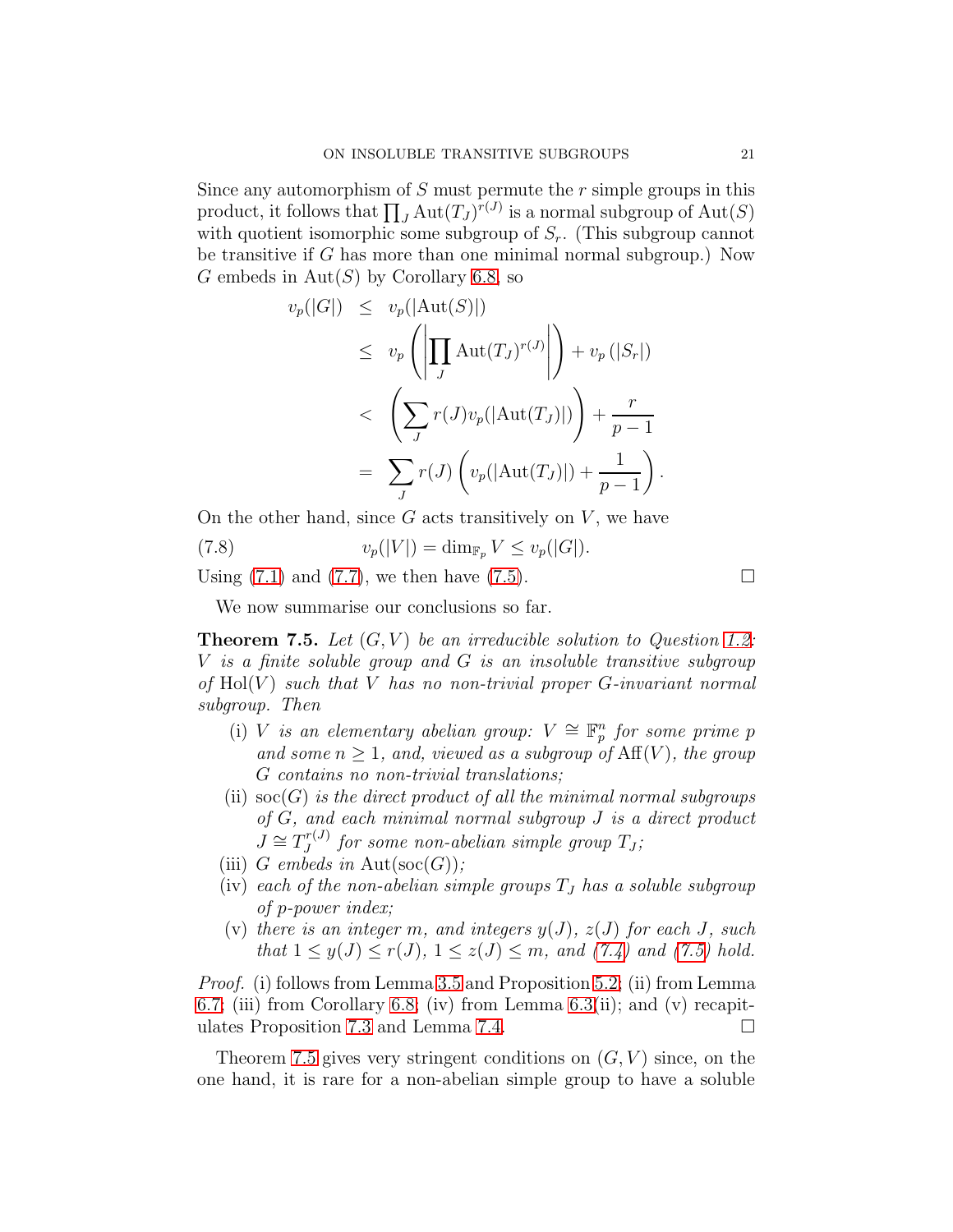subgroup of prime-power index and, on the other hand, most choices of the numerical parameters will make the product on the left of [\(7.5\)](#page-19-0) exceed the sum on the right. We know from Theorem [3.6,](#page-6-0) however, that these conditions can be satisfied.

<span id="page-21-0"></span>8. Applying the classification of finite simple groups

As a consequence of the Classification of Finite Simple Groups, Guralnick [\[Gur83\]](#page-29-10) proved the following result:

<span id="page-21-2"></span>**Theorem 8.1** (Guralnick). If T is a non-abelian simple group with a proper subgroup  $R$  of prime-power index  $p^a$ , then one of the following holds.

- (i)  $T = A_n$  and  $R = A_{n-1}$  with  $n = p^a$ ;
- (ii)  $T = \text{PSL}_n(q)$ ,  $p^a = (q^n 1)/(q 1)$  and R is the stabiliser of a point or a hyperplane;
- (iii)  $T = \text{PSL}_2(11)$  and  $R = A_5$  of index 11;
- (iv)  $T = M_{23}$ ,  $R = M_{22}$  or  $T = M_{11}$ ,  $R = M_{10}$ ;
- $(v)$   $T = \overline{PSU}_4(2) \cong \overline{PSp}_4(3)$  and  $R$  has index 27.

We deduce from this a list of candidates for the simple groups  $T_J$ and primes p in Theorem [7.5.](#page-20-0)

<span id="page-21-1"></span>**Corollary 8.2.** If  $T$  is a non-abelian finite simple group with a soluble subgroup of prime-power index  $p^a$ , then the triple  $(T, p, a)$  is one of the following:

- (i)  $(PSL<sub>3</sub>(2), 7, 1);$
- (ii)  $(PSL<sub>3</sub>(3), 13, 1);$
- (iii)  $(PSL_2(2^a), p, 1)$  where  $p = 2^a + 1$  is a Fermat prime with  $p \ge 5$ ;
- $(iv)$   $(PSL<sub>2</sub>(8), 3, 2);$
- (v)  $(PSL_2(q), 2, a)$  where  $q = 2^a 1$  is a Mersenne prime with  $q > 7$ .

Proof. We check the cases of Theorem [8.1.](#page-21-2) The only instance of The-orem [8.1\(](#page-21-2)i) with R soluble is  $n = 5$ , and the exceptional isomorphism  $A_5 \cong \text{PSL}_2(4)$  means that this is included in case (iii) of the Corollary. In cases (iii) and (iv) of Theorem [8.1,](#page-21-2)  $R$  is insoluble. The same holds in case (v) since R has a quotient isomorphic to  $A_5$  (see the proof of  $[Gur83, (3.9)]$  $[Gur83, (3.9)]$ .

This leaves only case (ii) of Theorem [8.1.](#page-21-2) We first consider  $n \geq 3$ . Then the stabiliser of a point or a hyperplane contains  $PSL_{n-1}(q)$  as a subquotient, and this is a non-abelian simple group unless  $n = 3$  and  $q = 2$  or 3. If  $n = 3$  and  $q = 2$ , we have  $T = \mathrm{PSL}_3(2)$  with a subgroup of index 7, giving (i) of the Corollary. If  $n = 3$  and  $q = 3$ , we have  $T = \text{PSL}_3(3)$  with a subgroup of index 13, giving (ii).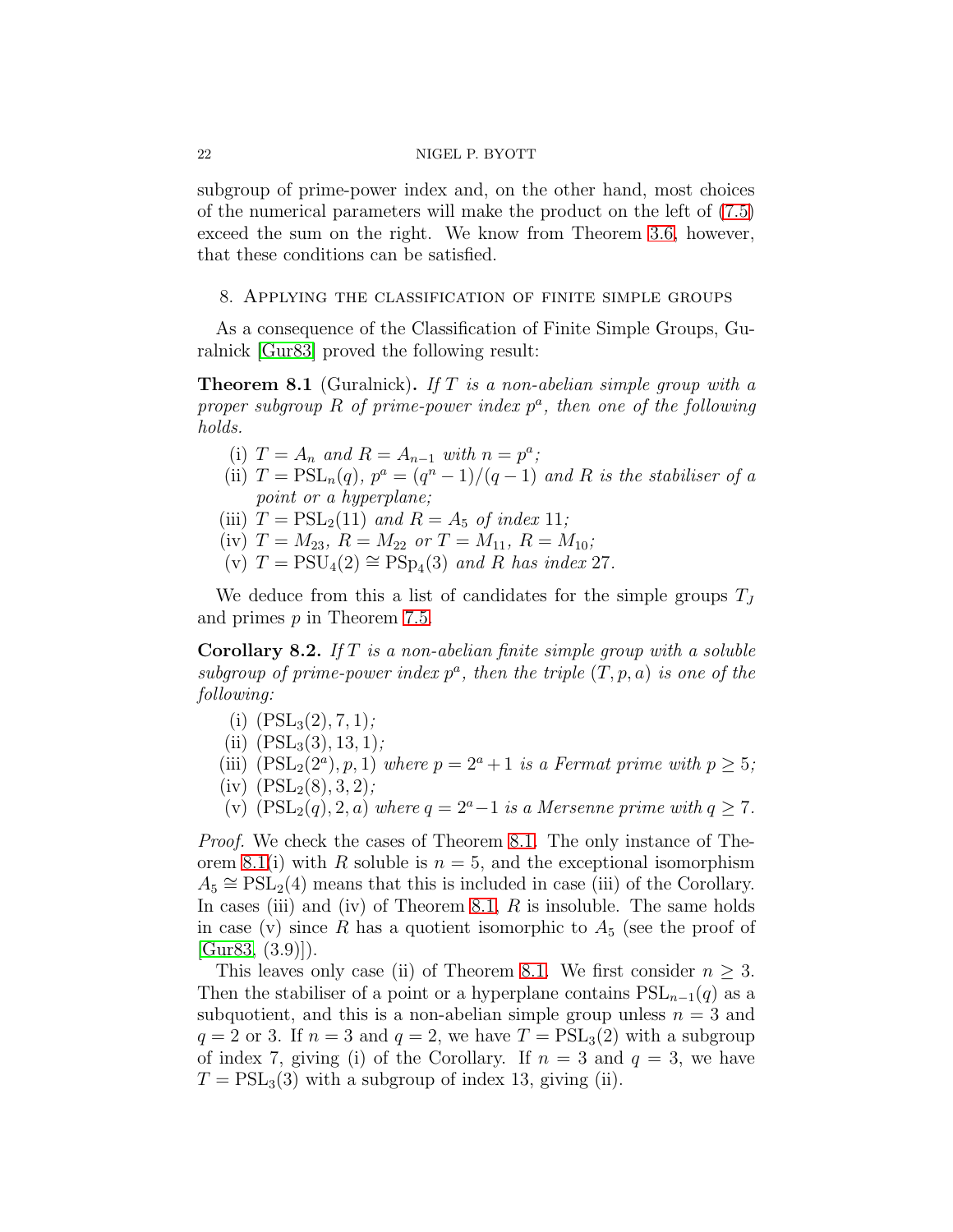Now let  $n = 2$ , so  $T = \text{PSL}_2(q)$  where  $q = \ell^s \geq 4$  is a power of some prime  $\ell$ , and  $q + 1 = p^r$  is also a prime power. Either  $\ell = 2$  or  $p = 2$ .

If  $\ell = 2$ , we have  $q = 2^s = p^a - 1$  for an odd prime p and some  $a \geq 1$ . If  $a = 1$  then p is a Fermat prime and we have (iii). The case  $p = 3$  is omitted as  $PSL_2(2) \cong S_3$  is not a simple group. If  $a > 1$ then  $(p-1)(p^{a-1} + \cdots + 1) = p^a - 1 = 2^s$  so that  $p-1 = 2^u$  and  $p^{a-1} + \cdots + 1 = 2^v$  with  $1 \le u < v$ . Then  $p \equiv 1 \pmod{2^u}$  and so  $a \equiv p^{a-1} + \cdots + 1 \equiv 0 \pmod{2^u}$ . Thus a is even, say  $a = 2b$ . But then  $(p^{b}-1)(p^{b}+1)=2^{s}$ . As both factors must be powers of 2, we have  $p^b = 3$ . This gives (iv).

Finally, if  $p = 2$  then  $\ell^s = 2^a - 1$  for some  $a \geq 2$ . Thus  $\ell^s \equiv -1$ (mod 4), so s and  $\ell$  are odd. If  $s > 1$  we have

$$
(\ell+1)(\ell^{s-1}-\ell^{s-2}+\cdots+1)=2^a.
$$

Then  $2^a$  has an odd factor  $\ell^{s-1} - \ell^{s-2} + \cdots - \ell + 1 > 1$ , giving a contradiction. Hence  $s = 1$  and  $q = \ell$  is prime with  $q = 2^a - 1$ . This says that q is a Mersenne prime, giving (v). We have  $q \ge 7$  since  $q = 3$ gives  $PSL_2(3) \cong A_4$  which is not a simple group.  $\Box$ 

In fact, only the simple group of order 168 is relevant.

<span id="page-22-0"></span>**Theorem 8.3.** Let  $(G, V)$  be an irreducible solution to Question [1.2.](#page-1-0) Then, in the notation of Theorem [7.5,](#page-20-0)  $p = 2$  and for each minimal normal subgroup J of G, the simple group  $T_J$  is the group  $T = \text{PSL}_2(7) \cong$  $GL<sub>3</sub>(2)$  of order 168. Moreover, one of the following holds:

- (i) G contains exactly two minimal normal subgroups  $J_1 \cong J_2 \cong T^r$ with  $r = m$ ,  $y(J_1) = y(J_2) = z(J_1) = z(J_2) = 1$ ;
- (ii) G contains a unique minimal normal subgroup  $J = \operatorname{soc}(G) \cong T^r$ with  $r = 2m$ ,  $y(J) = 2$ ,  $z(J) = 1$ ;
- (iii) G contains a unique minimal normal subgroup  $J = \operatorname{soc}(G) \cong T^r$ with  $r = m$ ,  $y(J) = z(J) = 1$ .

*Proof.* By Theorem [7.5\(](#page-20-0)iv), each  $T_J$  has a soluble subgroup of index  $p^a$  for some  $a \geq 1$ . The triple  $(T_J, p, a)$  must therefore be one of those listed in Corollary [8.2.](#page-21-1) For each of these groups,  $|\text{Out}(T_J)| = 2$ .

We first consider the cases where  $p > 2$ . Since  $d_p(T_J)^{y(J)} \geq 2$  for each J, we may replace the product in  $(7.5)$  by a sum. Using  $(7.4)$ , we then have

$$
\sum_{J} r(J) \left( \frac{z(J)}{y(J)} d_p(T_J)^{y(J)} - v_p(|\text{Aut}(T_J)|) - \frac{1}{p-1} \right) < 0.
$$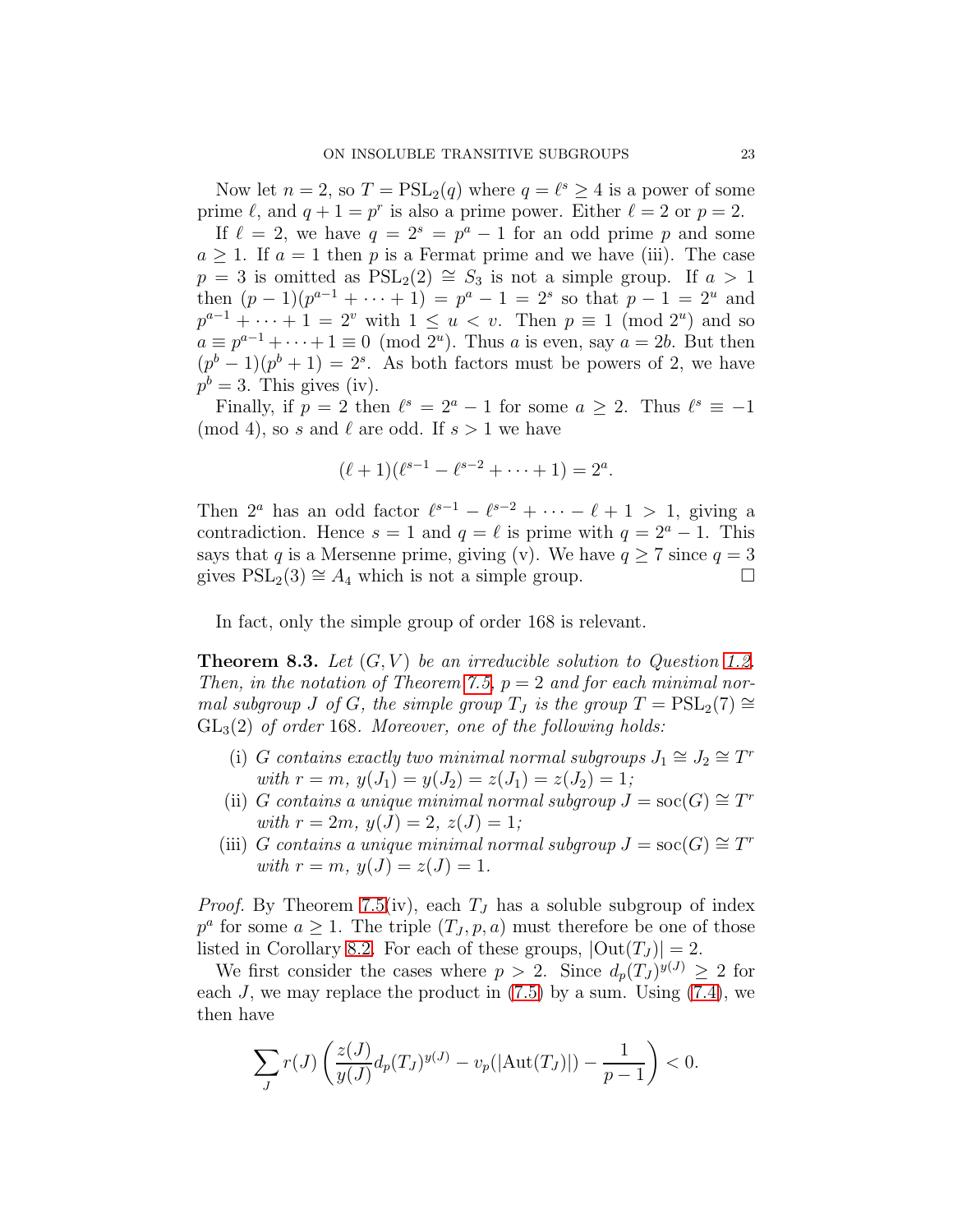As  $z(J) \geq 1$ , it follows that there must be at least one J for which

<span id="page-23-0"></span>(8.1) 
$$
\frac{1}{y(J)}d_p(T_J)^{y(J)} < v_p(|\text{Aut}(T_J)|) + \frac{1}{p-1}.
$$

In cases (i)–(iii) of Corollary [8.2](#page-21-1) we have  $v_p(|\text{Aut}(T)| = v_p(|T|) = 1$ and, as  $d_p(T) \geq 2$ , [\(8.1\)](#page-23-0) cannot be satisfied for any integer  $y(J) \geq 1$ . In case (iv),  $p = 3$  and we have  $v_3(|Aut(T)|) = 2$ , but from [\[WWT](#page-29-14)<sup>+</sup>] we have  $d_3(T) = 7$  and again [\(8.1\)](#page-23-0) cannot hold. Thus at least one of the  $T_J$  must be as in Corollary [8.2\(](#page-21-1)v). Hence  $p = 2$ , and every nonabelian composition factor of G has the form  $T = \text{PSL}_2(q)$  for some Mersenne prime  $q = 2^a - 1$  with  $a \geq 3$ . Then  $|T| = q(q + 1)(q - 1)/2$ , so  $v_2(|T|) = a$  and  $v_2(|Aut(T)|) = a + 1$ . From [\[Bur76,](#page-28-1) §VIII] we have  $d_2(T) = (q-1)/2 = 2^{a-1} - 1$ . Writing  $T_J = \text{PSL}_2(q(J))$  with  $q(J) = 2^{a(J)} - 1$ , we find from [\(8.1\)](#page-23-0) that

$$
\frac{(2^{a(J)-1}-1)^{y(J)}}{y(J)} < a(J) + 2.
$$

This holds only for  $a(J) = 3$  and  $y(J) = 1$  or 2.

We have now shown that, for at least one of the minimal normal subgroups J of G, we have  $a(J) = 3$  and thus  $T_J \cong \text{PSL}_2(7) \cong \text{GL}_3(2)$ . We next show that in fact  $T_J \cong \mathrm{PSL}_2(7)$  for all J. To do so, we return to [\(7.5\)](#page-19-0), which now becomes

$$
m \prod_{J} d_2(T_J)^{y(J)} < \sum_{J} r(J)(a(J) + 2).
$$

Dividing by  $m$  and using  $(7.4)$ , we then have

(8.2) 
$$
\prod_{J} d_2(T_J)^{y(J)} < \sum_{J} \frac{y(J)(a(J) + 2)}{z(J)}.
$$

Since each  $z(J) \geq 1$ , it follows that

<span id="page-23-1"></span>
$$
\prod_{J} d_2(T_J)^{y(J)} < \sum_{J} y(J)(a(J) + 2).
$$

To proceed further, we collect together the minimal normal subgroups J with isomorphic simple components  $T_J$ . Let  $a_1 = 3, \ldots, a_h$  be the distinct values occurring among the  $a(J)$ . For  $1 \leq f \leq h$ , let  $T^{(f)} = \text{PSL}_2(2^{a_f} - 1)$  and let  $y_f = \sum_{J:a(J)=a_f} y(J)$ . Then the previous inequality becomes

$$
\prod_{f=1}^h d_2(T^{(f)})^{y_f} < \sum_{f=1}^h y_f(a_f+2).
$$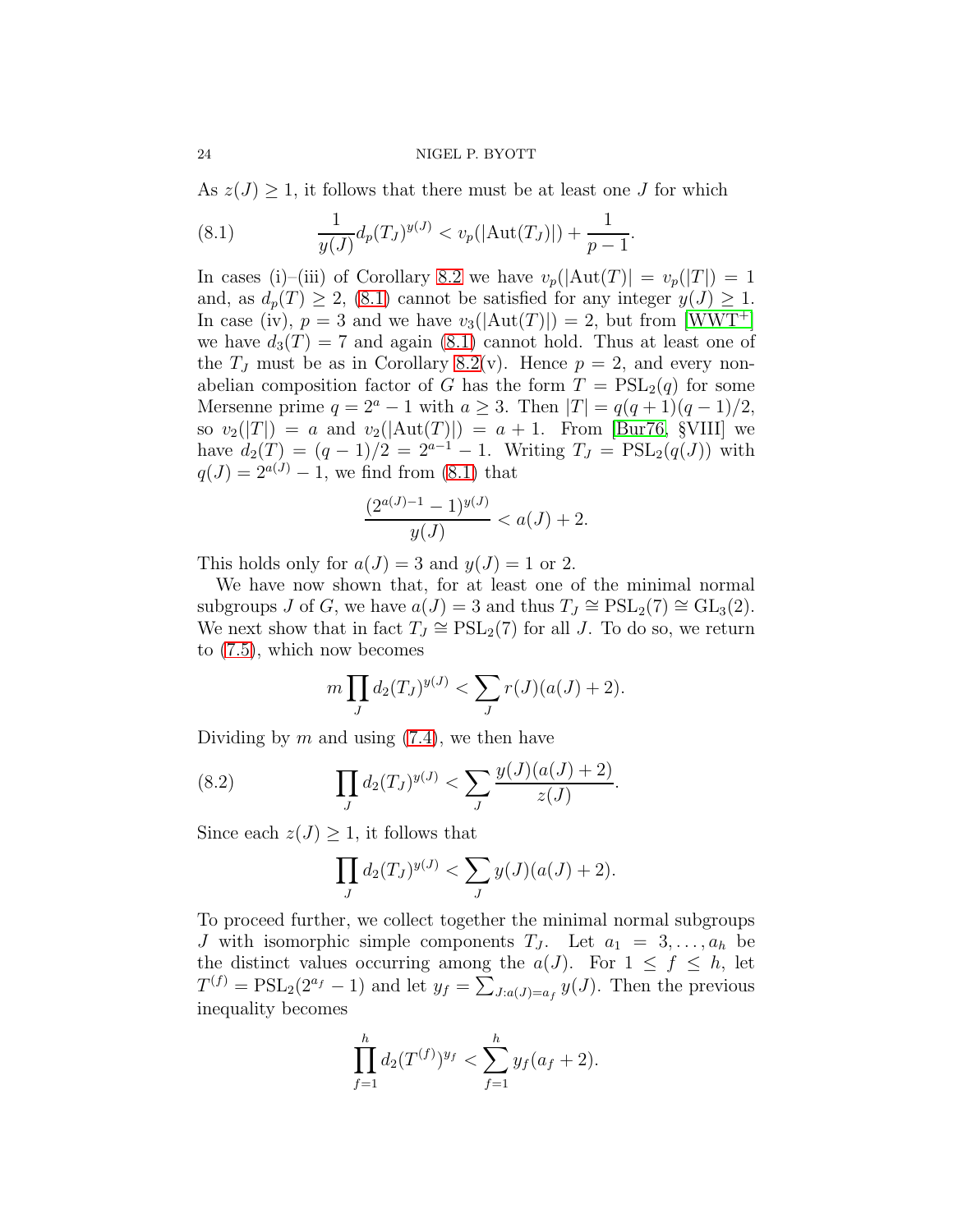Since  $y_f(a_f + 2) \geq 5$  for each f, we may replace the sum by a product. We then have

(8.3) 
$$
\prod_{f=1}^{h} b_f(y_f) < 1,
$$

where

<span id="page-24-1"></span>
$$
b_f(y_f) = \frac{(2^{a_f-1}-1)^{y_f}}{y_f(a_f+2)}.
$$

For  $f = 1$ , we calculate  $b_1(1) = \frac{3}{5}$ ,  $b_1(2) = \frac{9}{10}$  and  $b_1(k) \ge \frac{9}{5}$  $\frac{9}{5}$  for  $k \geq 3$ . Moreover, for  $f > 1$  we have  $a_f \geq 5$  and  $b_f(k) \geq \frac{15}{7}$  $rac{15}{7}$  for all k. Thus [\(8.3\)](#page-24-1) can only hold if  $h = 1$  and  $y_1 = 1$  or 2. Hence  $T_J \cong \text{PSL}_2(7)$ for every J. Moreover, as  $y(J) \geq 1$  for each J, there can be at most two minimal normal subgroups  $J$  of  $G$ : either there are two minimal normal subgroups  $J_1$ ,  $J_2$  with  $y(J_1) = y(J_2) = 1$ , or there is a unique minimal normal subgroup J and  $y(J) \leq 2$ . As [\(8.2\)](#page-23-1) now becomes

$$
\prod_J 3^{y(J)} < \sum_J \frac{5y(J)}{z(J)},
$$

<span id="page-24-0"></span>we must have  $z(J) = 1$  in each of these cases. Using [\(7.4\)](#page-18-1) to find  $r(J)$ in terms of m, we obtain (i)–(iii) as in the statement.  $\square$ 

## 9. Conclusion of the proof of Theorem [3.7](#page-6-1)

To complete the proof of Theorem [3.7,](#page-6-1) we analyse the three cases listed in Theorem [8.3.](#page-22-0) We will show that cases (i) and (ii) do not give any solutions to Question [1.2,](#page-1-0) and that any solution given by case (iii) is one of those constructed in Theorem [3.6.](#page-6-0)

From [\[WWT](#page-29-14)<sup>+</sup>], we know that the absolutely irreducible representations in characteristic 2 of the group  $T \cong \text{PSL}_2(7) \cong \text{GL}_3(2)$  have degrees 1, 3, 3 and 8, and that all these representations are realised over  $\mathbb{F}_2$ . Thus, in the notation of §[7,](#page-17-0) we may take  $E = \mathbb{F}_2$  and  $W = V$ . Then, again writing  $S = \text{soc}(G)$ , [\(7.2\)](#page-18-0) becomes

$$
V = \bigoplus_{i=1}^{m} g_i U
$$

with  $g_1 = 1$ , where U is an irreducible  $\mathbb{F}_2[S]$ -module.

**Lemma 9.1.** Cases (i) and (ii) of Theorem [8.3](#page-22-0) do not give any irreducible solutions to Question [1.2.](#page-1-0)

*Proof.* In case (i) we have  $S = J_1 \times J_2$  and  $U = U_{J_1} \otimes_{\mathbb{F}_2} U_{J_2}$ , where  $U_{J_h}$  is an irreducible  $\mathbb{F}_2[J_h]$ -module for  $h=1, 2$ . For each i, one of the factors in  $J_1 \cong T^r$  and one of the factors in  $J_2 \cong T^r$  acts non-trivially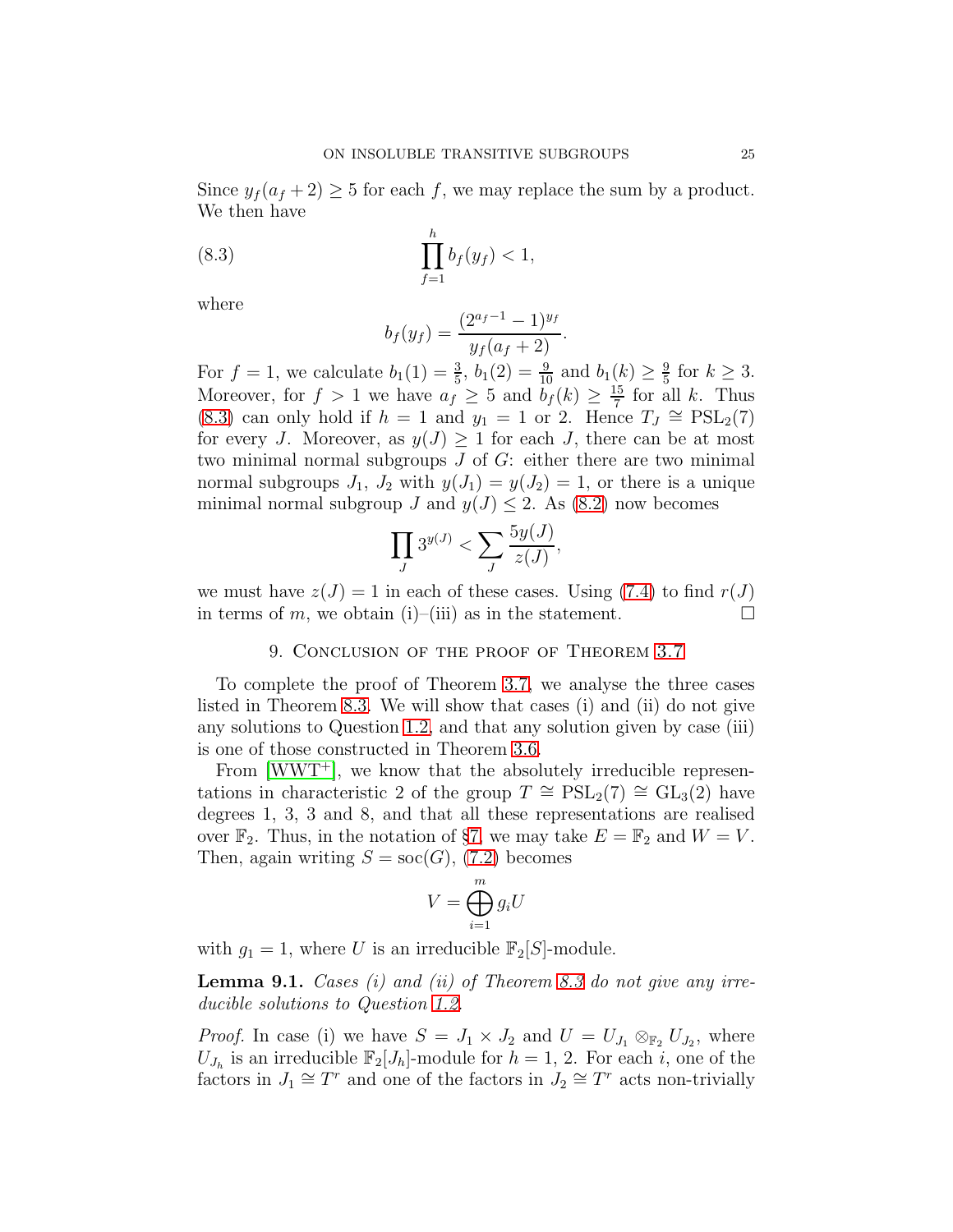on  $g_iU$ . We write  $J_1 = T_1 \times \cdots \times T_m$  and  $J_2 = T_{m+1} \times \cdots \times T_{2m}$  where the factors are numbered so that  $T_i$  and  $T_{m+i}$  act non-trivially on  $g_iU$ .

In case (ii) we have  $S = J = T_1 \times \cdots \times T_{2m}$  with exactly two of the  $T_i$  acting non-trivially on each  $g_iU$ . We number the factors so that again these are  $T_i$  and  $T_{m+i}$ .

For the rest of the proof, we treat (i) and (ii) simultaneously. We have dim  $U = 9, 24$  or 64. Since

 $m \dim U = \dim V \le v_p(|G|) \le 2mv_p(|\text{Aut}(T)|) + v_p((2m)!) < 10m,$ 

we must have dim  $U = 9$ . Hence  $U = U_1 \otimes_{\mathbb{F}_2} U_{m+1}$  where  $U_1$  and  $U_{m+1}$  are 3-dimensional irreducible modules over  $\mathbb{F}_2[T_1]$  and  $\mathbb{F}_2[T_{m+1}]$ respectively. In particular,  $T_1 = \text{Aut}(U_1)$  and  $T_{m+1} = \text{Aut}(U_{m+1})$ .

We claim that U is a fixed-point free  $\mathbb{F}_2[T_1 \times T_{m+1}]$ -module in the sense of Proposition [5.3.](#page-12-1) Take bases  $e_1, e_2, e_3$  for  $U_1$  and  $f_1, f_2, f_3$  for  $U_{m+1}$ . If  $x = \sum_{j,s} x_{js} e_j \otimes f_s$  is a fixed point, then applying the element of  $T_1$  which permutes  $e_1, e_2, e_3$  cyclically, we see that  $\sum_{j,s} x_{js} e_{j+1} \otimes f_s =$  $\sum_{j,s} x_{j,s} e_j \otimes f_s$ , so  $x_{js}$  is independent of j for each s. Similarly,  $x_{js}$  is independent of s, so  $x = x_{11} \sum_{j,s} e_j \otimes f_s$ . However, this element must also be fixed by the element of  $T_1$  with  $e_1 \mapsto e_1 + e_2, e_2 \mapsto e_2, e_3 \mapsto e_3$ , so that  $x_{11} = 0$ . Thus  $x = 0$ , proving the claim. Similarly,  $g_i U$  is a fixed-point free  $\mathbb{F}_2[T_i \times T_{i+m}]$ -module for each *i*.

Applying Proposition [5.3](#page-12-1) repeatedly, we may view  $T_1 \times T_{m+1}$  as a subgroup of Aff $(U)$ . As  $T_1 \times T_{m+1}$  is subnormal in G, it follows from Lemma [6.3\(](#page-14-4)i) that the stabiliser of  $0_U = 0_V$  in  $T_1 \times T_{m+1}$  is a soluble subgroup of 2-power index. Any such subgroup has the form  $T_1' \times T_{m+1}'$ , where  $T_1', T_{m+1}'$  are subgroups of order 21 in  $T_1, T_{m+1}$ . In particular,  $T'_{1}$  contains an element conjugate to the matrix A in [\(4.2\)](#page-8-4), and, since  $A - I$  is invertible, we may apply Proposition [5.4](#page-13-0) to conclude that  $T_{m+1} \cdot 0_V = \{0_V\}.$  This is a contradiction since  $T_{m+1}$  is insoluble.  $\Box$ 

**Lemma 9.2.** If  $(G, V)$  is an irreducible solution of Question [1.2](#page-1-0) satis-fying (iii) of Theorem [8.3](#page-22-0) then, up to conjugation by  $Aut(V)$ , G is as constructed in Theorem [3.6.](#page-6-0) Moreover, up to conjugation by  $Aut(V)$ , G is uniquely determined by the integer r and the subgroup  $H$  of  $S_r$  in Theorem [3.6.](#page-6-0)

*Proof.* In this case we have  $S = J = T_1 \times \cdots \times T_r$ , and we may assume that the  $T_i$  are numbered so that  $g_i U$  is a non-trivial irreducible  $\mathbb{F}_2[T_i]$ module on which  $T_k$  acts trivially for all  $k \neq i$ . Thus dim  $U = 3$  or 8. As

 $m \dim U \leq v_p(|G|) \leq m v_p(|\text{Aut}(T)|) + v_p(m!) = 5m,$ 

we must have dim  $U = 3$ . The stabiliser  $J'$  of  $0_V$  in  $J$  is a soluble subgroup of 2-power index, so  $J' = T'_1 \times \cdots \times T'_r$  where each  $T'_i$  has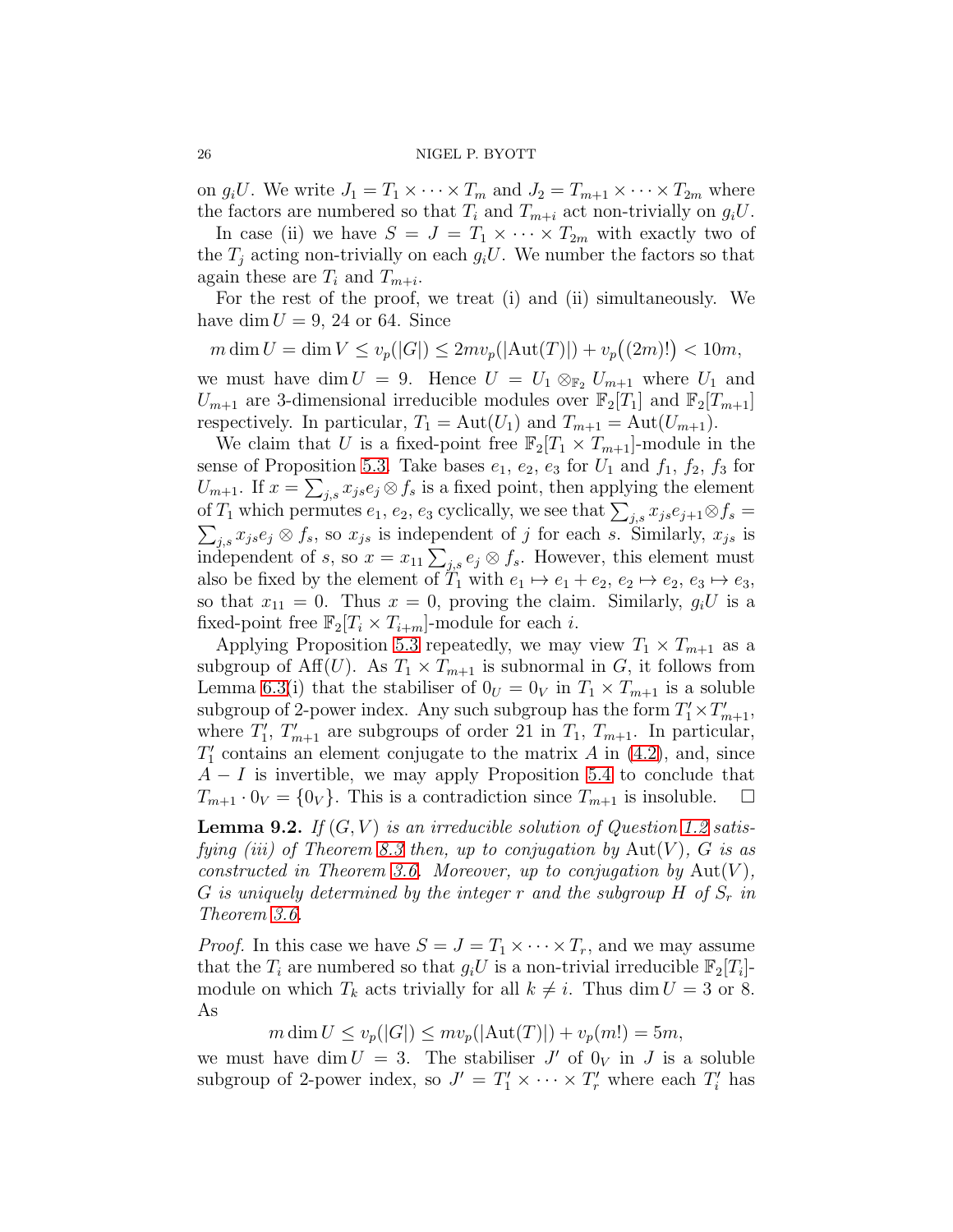index 8 in  $T_i$ . It follows that the orbit of  $0_V$  under J has cardinality  $8^r = |V|$ , so that J acts transitively on V.

Since any irreducible  $\mathbb{F}_2[T_i]$ -module of dimension 3 is fixed-point free, it follows from Proposition [5.3](#page-12-1) that

$$
G \le \text{Aff}(g_1 U) \times \cdots \times \text{Aff}(g_r U).
$$

Conjugating G by an element of  $Aut(V)$ , we may assume the standard basis of V is obtained by concatenating bases of  $g_1U, \ldots, g_rU$ . Thus J consists of block matrices in  $GL_{3r+1}(2)$  of the form

(9.1) 
$$
\begin{pmatrix} M_1 & 0 & \cdots & 0 & v_1 \\ 0 & M_2 & \cdots & 0 & v_2 \\ \vdots & \vdots & & \vdots & \vdots \\ 0 & 0 & \cdots & M_r & v_r \\ \hline 0 & 0 & \cdots & 0 & 1 \end{pmatrix},
$$

with  $v_i \in q_i U$ . Moreover, we may suppose that the basis of each  $q_i U$  is chosen so that the stabiliser  $T_i'$  of  $0_V$  in  $T_i$  is generated by the matrices in  $T_i$  with  $M_i = A$  and  $M_i = B$ , where A and B are as in [\(4.2\)](#page-8-4). Then, by Lemma [4.1,](#page-9-1)  $v_i = \psi(M_i)$ , so the elements of J are as in [\(4.7\)](#page-11-0).

We embed the symmetric group  $S_r$  into Aut(V) by taking each  $\pi \in$  $S_r$  to the block permutation matrix  $P(\pi)$  as in the proof of Theorem [3.6](#page-6-0) in §[4.](#page-7-0) Then  $S_r$  normalises J, and we can form the semidirect product  $J' \rtimes S_r$  inside  $\text{Aff}(V)$ .

Since *J* acts transitively on *V*, we have  $JG' = G$  and  $G/J \cong G'/J'$ . As  $G' \cdot 0_V = \{0_V\}$  and  $G'$  normalises J, it follows from Proposition [9.3](#page-26-0) below that  $G' \leq J' \rtimes S_r$ . Thus  $G' = J' \rtimes H$  for some subgroup H of  $S_r$ . This subgroup is uniquely determined by G once we have fixed the basis of V and therefore fixed the embedding of  $S_r$  into Aut(V). Then  $G = JG' = J \rtimes H$ . Also, H must be soluble since G' is soluble. As G acts transitively on  $\{T_1, \ldots, T_r\}$ , but J acts trivially on this set, it follows that H is transitive as a subgroup of  $S_r$ . Hence H satisfies the conditions in Theorem [3.6,](#page-6-0) and G is exactly the subgroup  $T^r \rtimes H$  of  $Aff(V)$  constructed from H there. In particular, the group G in the statement of Theorem [3.6](#page-6-0) is uniquely determined, up to conjugation by Aut(V), by the given subgroup H of  $S_r$ .

## <span id="page-26-0"></span>Proposition 9.3. With the above notation,

$$
\{X \in \text{Aff}(V) : X \cdot 0_V = 0_V \text{ and } XJX^{-1} = J\} = J' \rtimes S_r.
$$

Proof. We first claim that the linear span of the invertible block diagonal matrices in  $GL_{3r}(2)$  is the full algebra of block diagonal matrices. Let  $E^{(1)}$ ,  $E^{(2)}$ ,  $E^{(3)}$  be three (invertible) matrices in  $GL_3(2)$  whose sum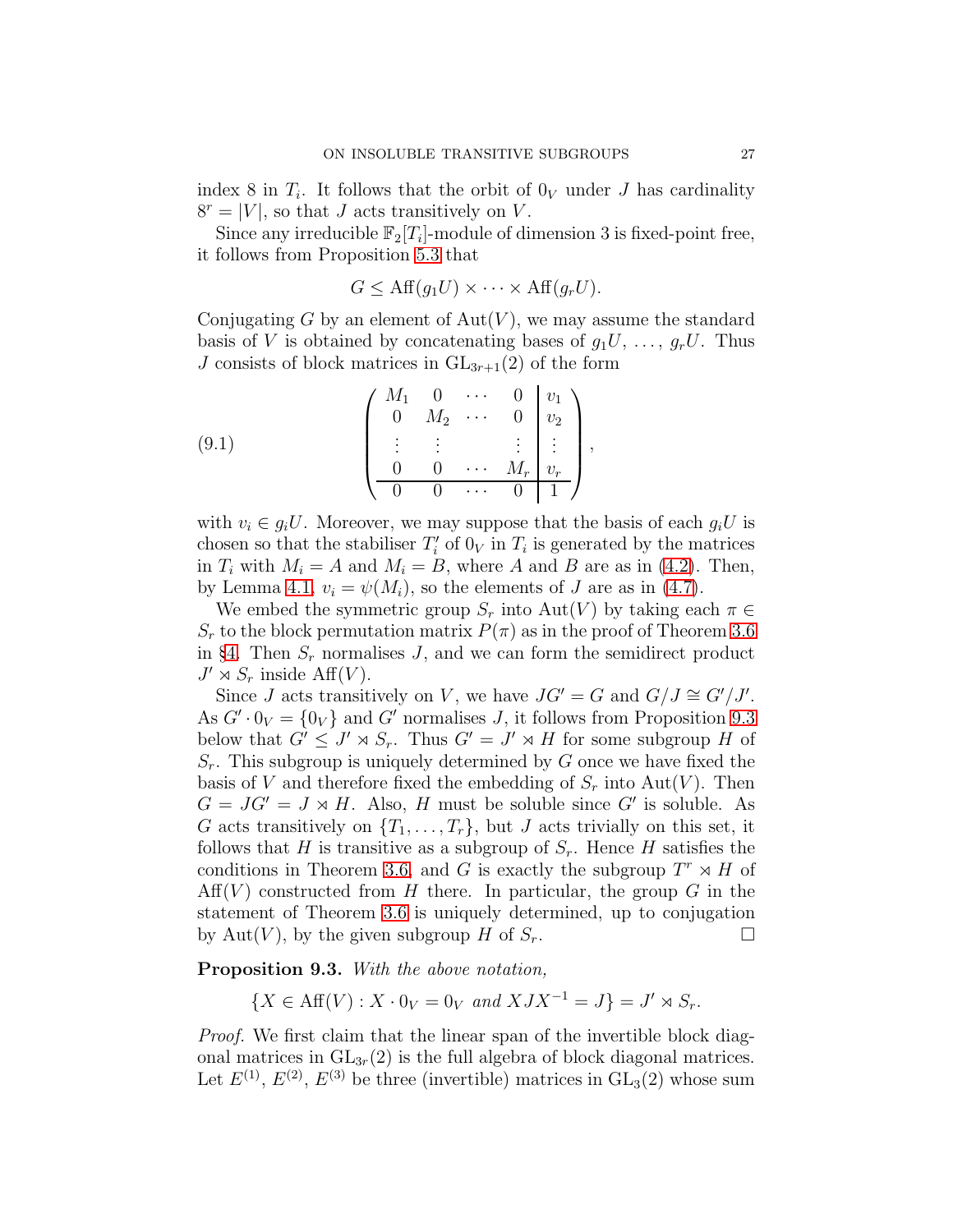is the zero matrix. One possible choice is

$$
E^{(1)} = \begin{pmatrix} 1 & 1 & 0 \\ 0 & 1 & 1 \\ 1 & 0 & 0 \end{pmatrix}, \quad E^{(2)} = \begin{pmatrix} 0 & 1 & 0 \\ 0 & 0 & 1 \\ 1 & 0 & 1 \end{pmatrix}, \quad E^{(3)} = \begin{pmatrix} 1 & 0 & 0 \\ 0 & 1 & 0 \\ 0 & 0 & 1 \end{pmatrix}.
$$

Given  $1 \leq i \leq r$  and  $M \in GL_3(2)$ , let  $K^{(1)}$ ,  $K^{(2)}$ ,  $K^{(3)}$  be the invertible block diagonal matrices in  $GL_{3r}(2)$  such that  $K^{(j)}$  has M in the *i*th block and  $E^{(j)}$  in each of the other blocks. Then  $K^{(1)} + K^{(2)} + K^{(3)}$  has  $3M = M$  in the *i*th block and 0 in all other blocks. It therefore suffices to observe that the full ring of  $3 \times 3$  matrices over  $\mathbb{F}_2$  is spanned by its unit group  $T = GL_3(2)$ . Indeed, it is easy to see that the 6 elementary matrices and the 6 permutation matrices in  $T$  span the matrix ring. This proves the claim.

Clearly  $J' \rtimes S_r$  fixes  $0_V$  and normalises J. Conversely, suppose that  $X \cdot 0_V = 0_V$  and  $X J X^{-1} = J$ . Write X as a block matrix

$$
X = \begin{pmatrix} P_{11} & P_{12} & \cdots & P_{ir} & 0 \\ P_{21} & P_{22} & \cdots & P_{2r} & 0 \\ \vdots & \vdots & & \vdots & \vdots \\ P_{r1} & P_{r2} & \cdots & P_{rr} & 0 \\ \hline 0 & 0 & \cdots & 0 & 1 \end{pmatrix}.
$$

Similarly, let  $X^{-1}$  be written as a block matrix with the matrix  $Q_{ij}$  in row *i* and column *j*. Thus we have the equalities of  $3 \times 3$  matrices

$$
\sum_{j=1}^{r} P_{ij} Q_{jk} = \delta_{ik} I = \sum_{j=1}^{r} Q_{ij} P_{jk}
$$
 for  $1 \le i, k \le r$ .

Now let  $Y \in J$  have diagonal blocks  $M_1, \ldots, M_r$  as in [\(4.7\)](#page-11-0). As  $XYX^{-1} \in J$ , we have

$$
XYX^{-1} = \begin{pmatrix} N_1 & 0 & \cdots & 0 & \psi(N_1) \\ 0 & N_2 & \cdots & 0 & \psi(N_2) \\ \vdots & \vdots & & \vdots & \vdots \\ 0 & 0 & \cdots & N_r & \psi(N_r) \\ \hline 0 & 0 & \cdots & 0 & 1 \end{pmatrix}
$$

for some  $N_1, \ldots, N_r \in GL_3(2)$ . It follows that

<span id="page-27-0"></span>(9.2) 
$$
\sum_{j=1}^{r} P_{ij} M_j Q_{jk} = N_i \delta_{ik}
$$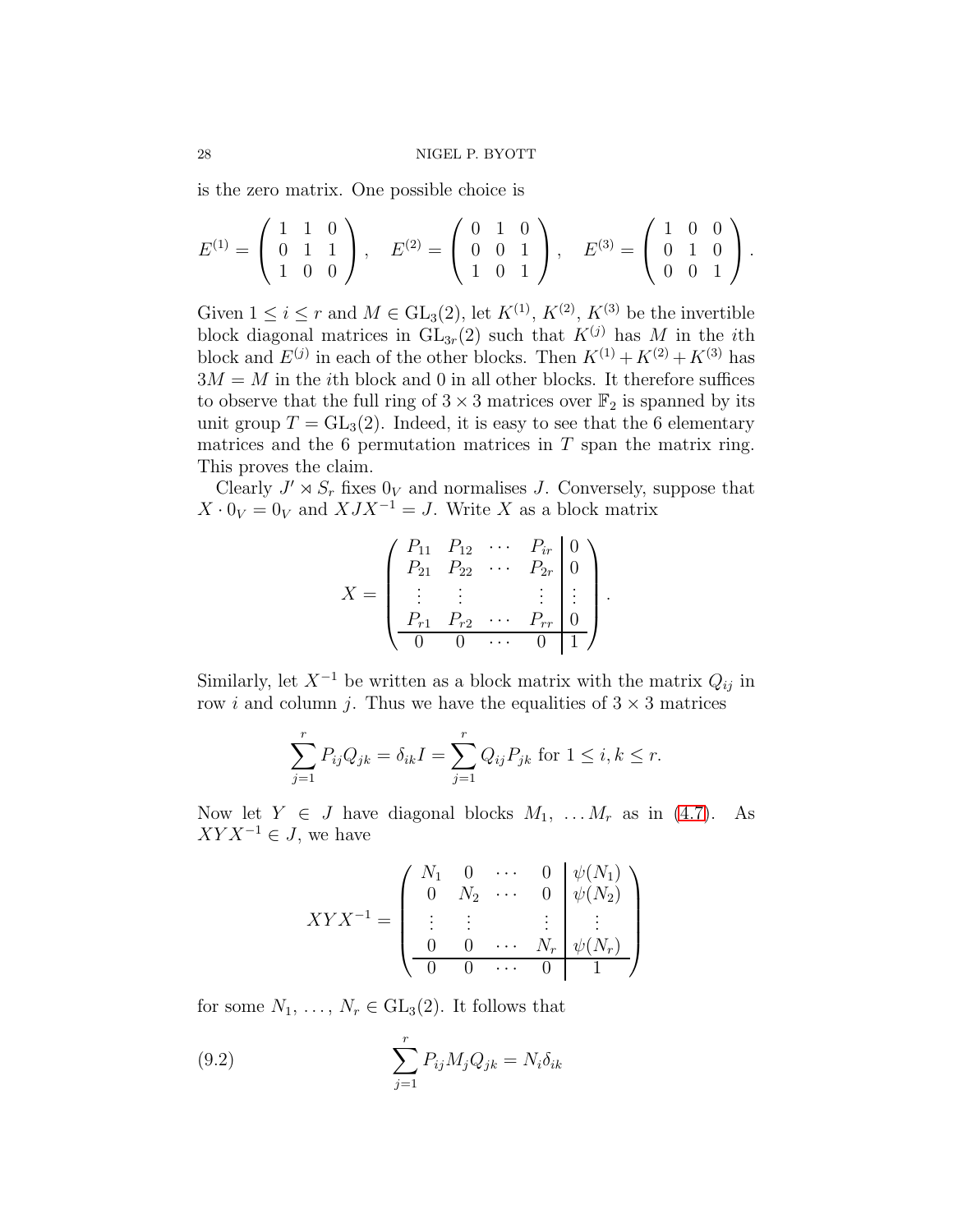and

<span id="page-28-2"></span>(9.3) 
$$
\sum_{j=1}^{r} P_{ij} \psi(M_j) = \psi(N_i).
$$

Let us write  $\overline{X}$  for the projection of X into  $Aut(V) = GL_{3r}(2)$ . Then [\(9.2\)](#page-27-0) shows that conjugating an invertible block diagonal matrix in  $GL_{3r}(2)$  by  $\overline{X}$  gives another invertible block diagonal matrix. It then follows from the claim at the start of the proof that conjugating any block diagonal matrix (not necessarily invertible) by  $X$  gives a block diagonal matrix. Thus, given any  $3 \times 3$  matrices  $M_1, \ldots, M_r$  over  $\mathbb{F}_2$ , there exist matrices  $N_1, \ldots, N_r$  so that [\(9.2\)](#page-27-0) holds.

Let  $i \in \{1, 2, \ldots, r\}$ . Since P is invertible, there must be some h with  $P_{ih} \neq 0$ . Consider the block diagonal matrix M with an arbitrary matrix  $M_h$  in the h-th position, and all other blocks 0. Then the ijth block of PMQ is  $P_{ih}M_hQ_{hi}$ . This must be 0 if  $j \neq i$ . Since this  $\sum_{j} Q_{hj} P_{jh} = I$ , we find that  $Q_{hi} P_{ih} = I$ , so  $Q_{hi}$  and  $P_{ih}$  are invertible. holds for arbitrary  $M_h$ , it follows that  $Q_{hj} = 0$  for all  $j \neq i$ . Since As  $Q_{hi} \neq 0$ , a similar argument shows that  $P_{ij} = 0$  for all  $j \neq h$ . Thus for each i, there is a unique h with  $P_{ih} \neq 0$ . Similarly, for each h, there is a unique i with  $P_{hi} \neq 0$ . Thus there is a permutation  $\pi \in S_r$  such that  $P_{ij} \neq 0$  if and only if  $i = \pi(j)$ . Setting  $Z_j = P_{\pi(j)j} \in GL_3(2)$ , we find that

$$
P_{ij} = \begin{cases} Z_j & \text{if } i = \pi(j), \\ 0 & \text{otherwise.} \end{cases}
$$

Thus

$$
Q_{jk} = \begin{cases} Z_j^{-1} & \text{if } k = \pi(j), \\ 0 & \text{otherwise.} \end{cases}
$$

Then [\(9.2\)](#page-27-0) and [\(9.3\)](#page-28-2) simplify to

$$
Z_j M_j Z_j^{-1} = N_{\pi(j)}, \qquad Z_j \psi(M_j) = \psi(N_{\pi(j)}).
$$

If we now take M to be in J', so  $M_j \in T'$  and  $\psi(M_j) = 0$  for all j, then we have  $\psi(N_i) = 0$  and  $N_i \in T'$  for all i. Hence each  $Z_j$  lies in the normaliser of  $T'$  in  $T$ . Since  $T'$  is itself the normaliser of a Sylow 7-subgroup of T, this gives  $Z_j \in T'$ . The block diagonal matrix Z with blocks  $Z_j$  then lies in  $J'$ , so  $X = Z^{-1}P_\pi \in J' \rtimes S_r$ .

### **REFERENCES**

- <span id="page-28-1"></span>[Bur76] R. Burkhardt, *Die Zerlegungsmatrizen der Gruppen* PSL(2, p<sup>f</sup> ), J. Algebra 40 (1976), no. 1, 75–96. MR 480710
- <span id="page-28-0"></span>[Byo96] N. P. Byott, *Uniqueness of Hopf Galois structure for separable field extensions*, Comm. Algebra 24 (1996), no. 10, 3217–3228. MR 1402555